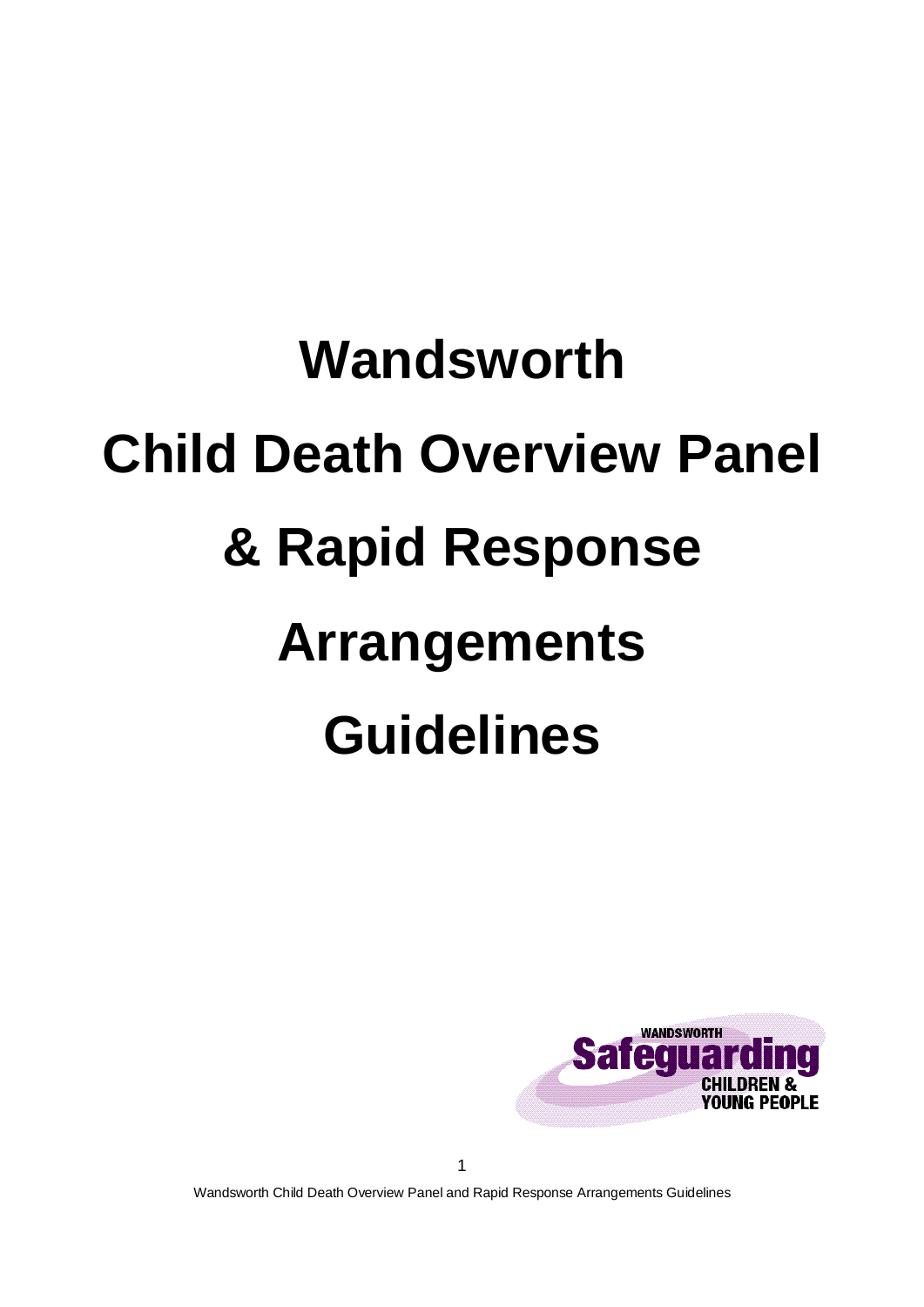# **INDEX**

| Wandsworth Guidelines and Protocols Following the Death of a Child for:<br>(a) Rapid Response Arrangements (b) Child Death Overview Panel<br>Introduction<br>Rapid Response Arrangements for Unexpected Deaths<br>An Unexpected Death<br>The Designated Paediatrician<br>Following a Death<br><b>Expected Death</b><br>Important Issue of Clarity to note for Medical Staff | 3<br>3<br>$3 - 4$<br>4<br>$4 - 5$<br>5<br>6                       |
|-----------------------------------------------------------------------------------------------------------------------------------------------------------------------------------------------------------------------------------------------------------------------------------------------------------------------------------------------------------------------------|-------------------------------------------------------------------|
| <b>Wandsworth Guidelines Appendix 1</b><br><b>Useful Numbers</b>                                                                                                                                                                                                                                                                                                            | $8 - 10$                                                          |
| <b>Wandsworth Guidelines Appendix 2</b><br>Notification<br>Initial Notification Unique Reference Number<br><b>Wandsworth Guidelines Appendix 3</b><br>Agency Report Form - Form B<br>Form B2 - Road Traffic Accident<br>Form B3 - Drowning<br>Form B4 - Fire / Burns<br>Form B5 - Poisoning<br>Form B6 - Other Non-intentional Injury                                       | $12 - 13$<br>14<br>$16 - 27$<br>$28 - 29$<br>30<br>31<br>32<br>33 |
| Form B7 - Substance Misuse<br>Form B8 - Apparent Homicide<br>Form B9 - Apparent Suicide<br>Form B10 - Sudden Unexpected Death in Infancy<br>Form B11 - Summary of Post Mortem Findings                                                                                                                                                                                      | 34<br>35<br>36<br>37<br>$38 - 39$                                 |
| <b>Wandsworth Guidelines Appendix 4</b><br>WSCB The Review We Have To Do When A Child Dies                                                                                                                                                                                                                                                                                  | $41 - 42$                                                         |
| <b>Wandsworth Guidelines Appendix 5</b><br>References - Electronic Links                                                                                                                                                                                                                                                                                                    | 44                                                                |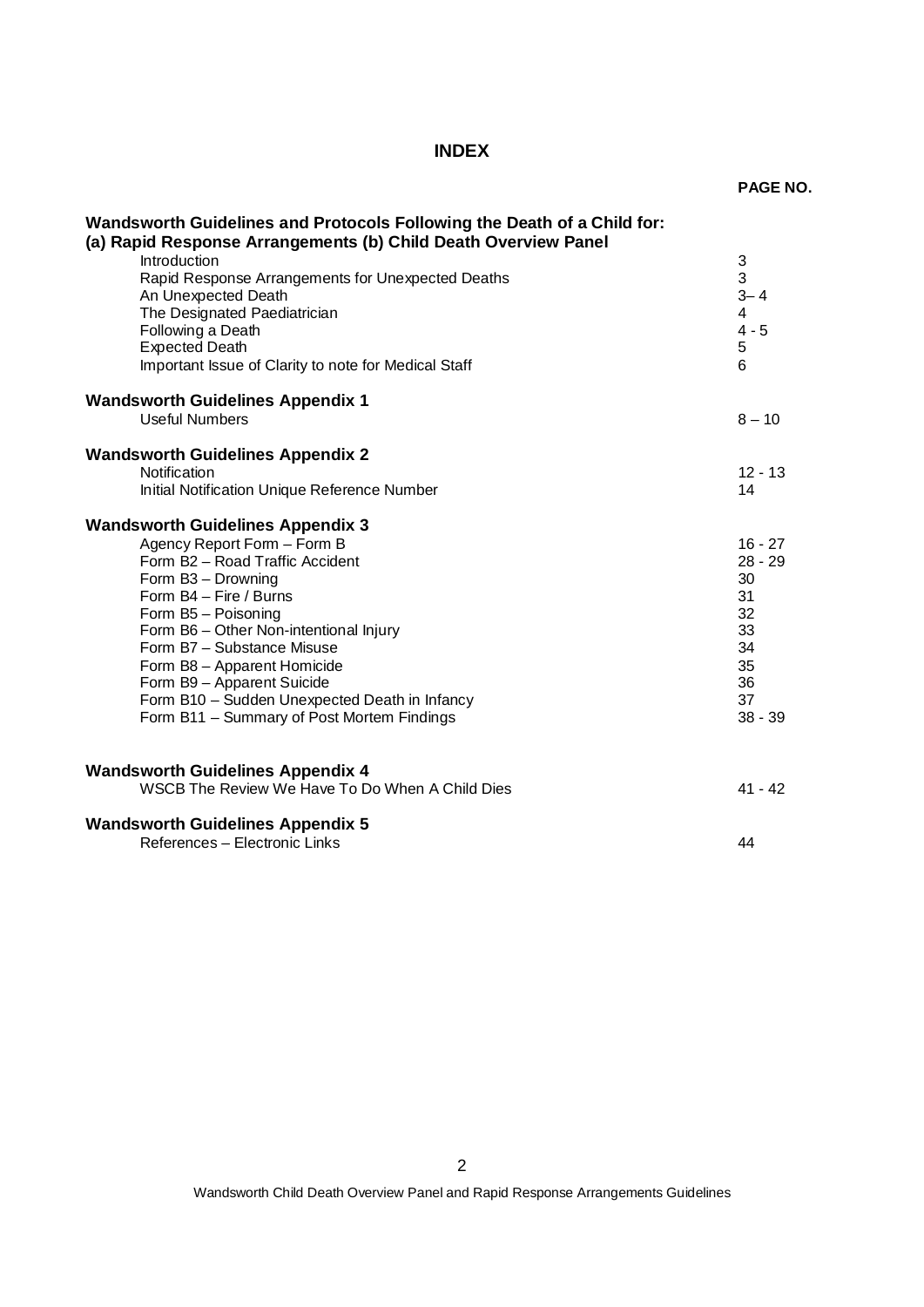# **Wandsworth Guidelines and Protocols Following the Death of a Child for:**

# **a) Rapid Response Arrangements**

**b) Child Death Overview Panel** 

# **Introduction**

As of  $1<sup>st</sup>$  April 2008 all LSCBs have arrangements in place to respond to and review child deaths in their borough, as outlined in Working Together to Safeguard Children 2006, Chapter 7. There arrangements include:

- � A rapid response by a group of key professionals who come together for the purpose of enquiring into and evaluating each unexpected death of a child (par. 7.18-7.49); and
- An overview of all child deaths (under 18 years, excluding those babies who are stillborn) in the LSCB area undertaken by a panel (par. 7.50-7.56)

The overall principles are that in all cases enquiries should seek to understand the reasons for the child's death, address the possible needs of the other children in the household, the needs of all family members and, also, consider any lessons to be learnt about how best to safeguard and promote the children's welfare in the future. All families should be treated with sensitivity, discretion and respect at all times, and professionals should approach their enquiries with an open mind.

All child deaths in Wandsworth will be notified to a Single Point of Contact (SPOC). The SPOC for Wandsworth is Kelly Slade Contact details: Tel 0208 725 1686 Fax 0208 725 2999 E mail kellyslade@nhs.net

Notification will be made by completion of the notification form in the Wandsworth Guidelines Appendix 2. This may be sent electronically, by fax or hard copy to the Wandsworth SPOC.

The SPOC will receive all notifications for children who die anywhere in Wandsworth, and for children with a residential address within Wandsworth. These will be collated onto a data base. When the child lives outside the Borough the SPOC will forward the information to the appropriate local authority SPOC.

It is important to note that there are different arrangements for the unexpected and the expected death.

## **Rapid Response Arrangements for Unexpected Deaths**

Wandsworth will follow the Rapid Response Procedure drawn up by the London Safeguarding Children Board. These guidelines will be used in the event of an unexpected child death, and respected and followed by every agency.

## **An unexpected death**

An unexpected death is defined as the death of a child (birth up to  $18<sup>th</sup>$  birthday, excluding babies stillborn) which was not anticipated as a significant possibility 24 hours before the death or where there was a similarly unexpected collapse leading to or precipitating the events which led to the death. This includes traffic accidents, suicides and murders.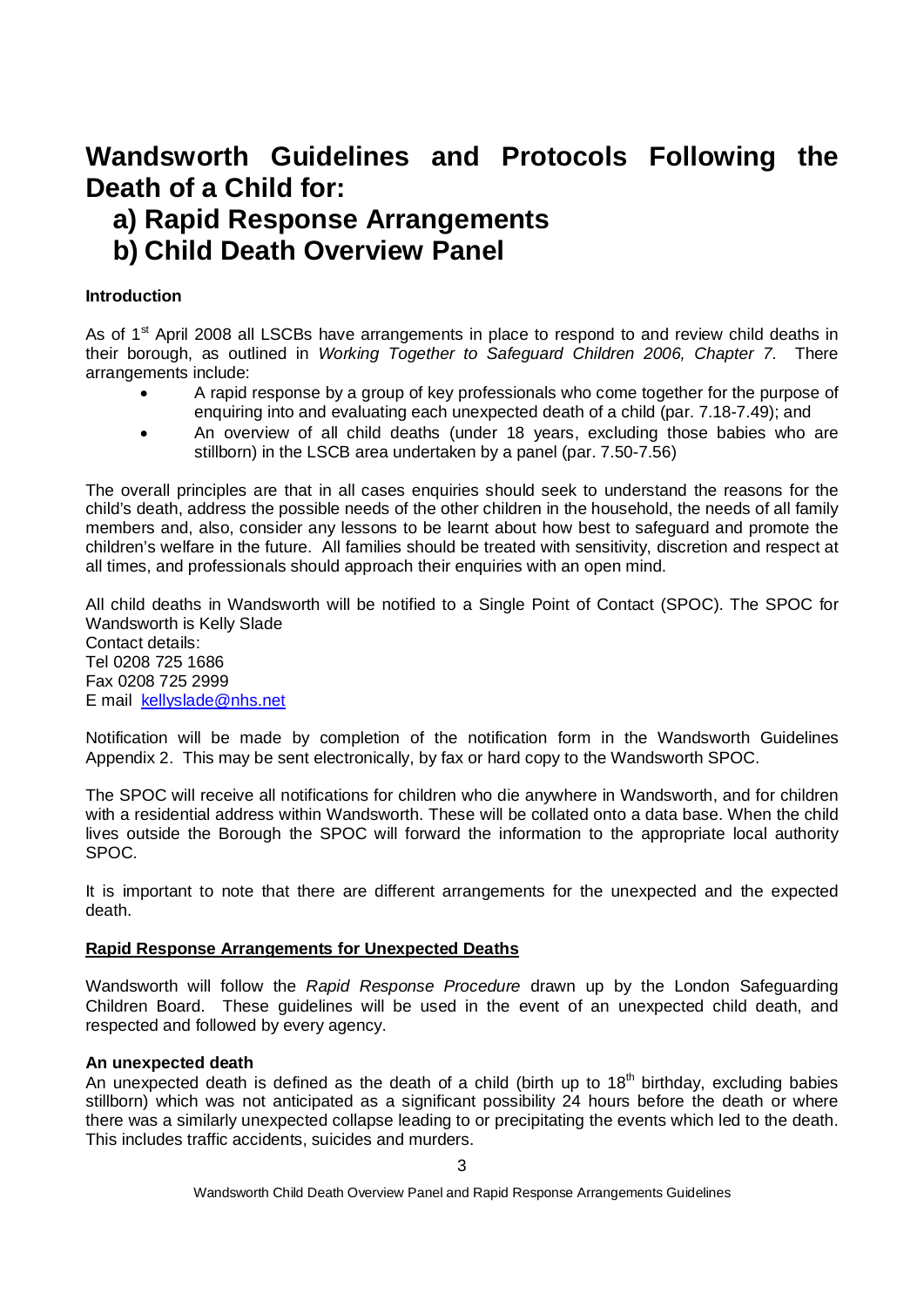#### **The most important element of the rapid response is to consider the needs of the bereaved family first and foremost**.

#### **The Designated Paediatrician**

The designated paediatrician for unexpected deaths in childhood (Dr Martin Gray at St George's Healthcare) has the responsibility to determine whether a child death is unexpected. However, at present this is not an on call function so the attending consultant will work within the guidelines, informing the designated paediatrician at the earliest opportunity (i.e. next working day). In the event that Dr Gray is the consultant caring for the patient in question, to ensure that our processes are open and transparent he will seek clarification on determining whether the death is expected or unexpected with one of the following (whoever may be contactable):

Dr Peter Green (designated doctor for Safeguarding) Dr Ravi Balakrishnan (Consultant in Public health medicine) Dr Sarah Thurlbeck (paediatrician and named doctor for safeguarding SGH) Dr Frances Elmslie (clinical director)

In the absence of the designated paediatrician the attending consultant (NB this is likely to be the consultant who has been called in to deal with the emergency situation. This may not necessarily be a paediatrician depending on the child's condition and age) will continue to follow the guideline with appropriate actions until the designated paediatrician is able to take over responsibility for the case. Advice may be sought from the designated or named doctor for safeguarding children or the chair of the child death review panel.

#### **Following a death**

It is expected that the child would usually be brought to the local A&E department following his/her death. The attending paediatrician will then follow the guidance as outlined in section 8.1.3 to 8.1.7 of London Safeguarding Children's Board Procedures.

When the child is not taken directly to A&E, guidance may be found in section 8.1.8 and 8.1.9 of London Safeguarding Children's Board Procedures.

The attending consultant (i.e. the consultant called to care for the child in the emergency) will be responsible for undertaking the following:

- Complete the notification form (Wandsworth Guidelines Appendix 2 please note this is a London specific form drafted by the London CDOP Chairs.)
- Inform the following agencies of the child's death:
	- o The single point of contact (SPOC)
	- o Social Services (out –of –hours emergency team (EDT) if necessary)
	- o It is essential that this is NOT delayed where there are any 'external factors' (i.e. non medical) that may have contributed to the death of the child, so that potential 'crime scene' can be preserved. In these cases, if police are not already involved, they should be contacted via '999' or at Wandsworth Control Room on telephone number 0208 247 8528, so that police can attend and make any assessment required. For routine referrals or advice, the usual contact will be via police SPOC at Wandsworth Public Protection Desk (Dave Cannon) on 0208 247 7525, or ww-ppd@met.pnn.police.uk. Any out of hour's requests, for non urgent police assistance should be through Wandsworth Control Room. In suspicious cases, it is likely that this matter will be referred to a Detective Inspector, so that the importance of sensitive management of the grieving family is at the fore.
	- o The coroner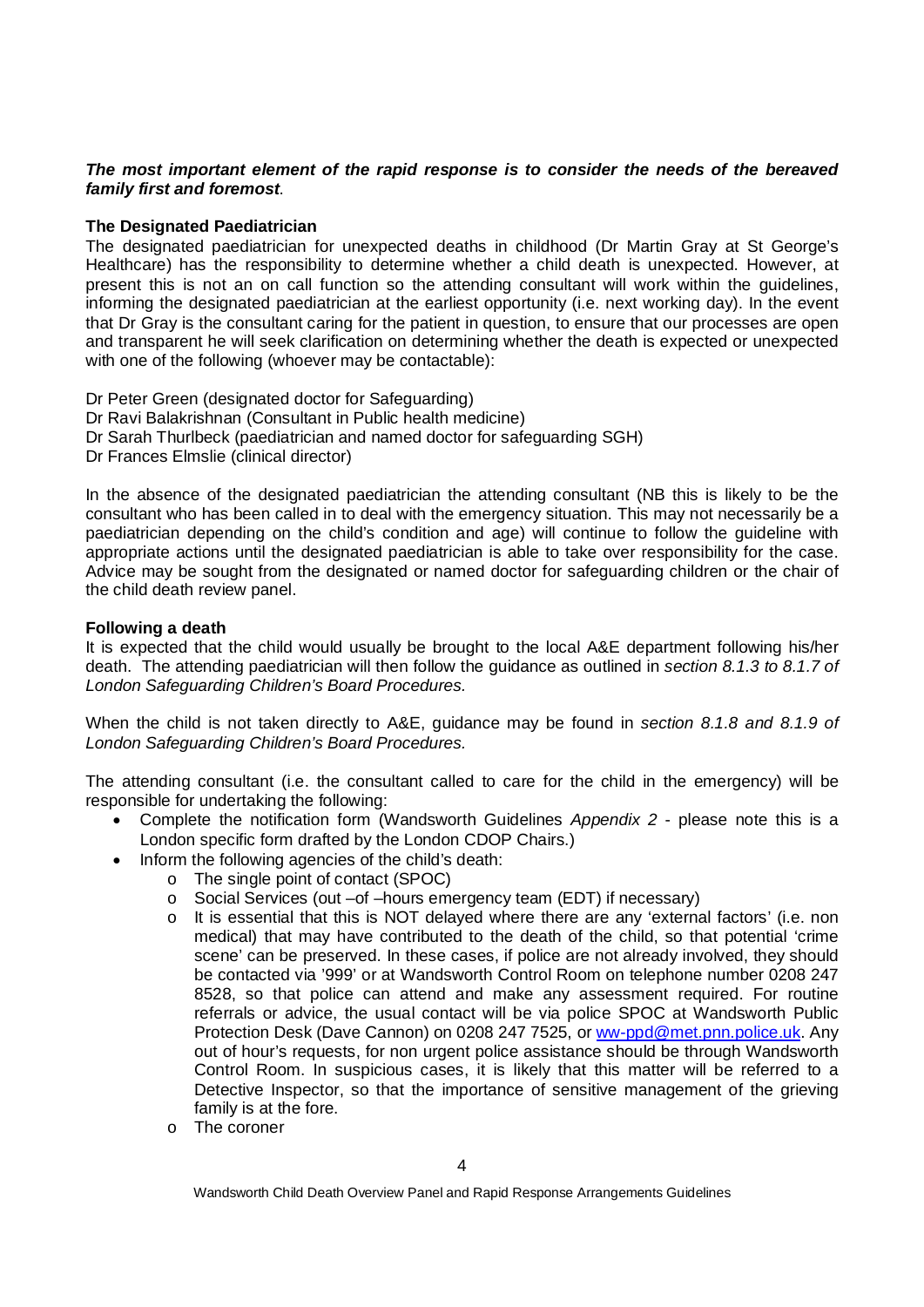If the child or young person is well known to another consultant in the Trust who usually leads on their care, and is consequently well known to the family, it might be appropriate for that consultant to take over the case from the ''emergency attending consultant'' the next working day.

The SPOC on the next working day will inform;

- � Wandsworth Safeguarding Children Board
- The Director of Public Health
- � The Child Death Overview Panel members

Confidentiality is crucial and information should be shared on a need to know basis ONLY. Each panel member is responsible for sharing information with their own agency in line with our confidentiality agreement. Agencies should discuss with the Designated Paediatrician (or another panel member in his absence) prior to sharing with other colleagues.

The Designated Paediatrician for unexpected death in childhood will call for professional meetings or formal communication lines (e.g. telephone conference), in line with the London Rapid Response Procedures (Wandsworth Guidelines Appendix 5), which will be co-ordinated by the SPOC. Professionals will be expected to prioritise these meetings/communication systems.

In addition to the notification form (form A) delegated staff will be asked by the SPOC to complete the detailed agency form (form B1) for all deaths. This form is produced by the Department of Schools Children and Families (DSCF) and is based on the CEMACH form – See Wandsworth Guidelines - Appendix 3. Its primary purpose is to collect epidemiological data on child deaths to be stored on a national database. This form must be completed to the best of your ability noting that as a generic form some fields may not be appropriate to your profession. The form should be forwarded to the SPOC who will collate the data from all professionals onto a single form. The SPOC will assist in the completion of this form but it will generally fall to the most appropriate professional involved with the child. Supplemental forms B2-B10 apply to specific types of unexpected death such as road traffic accident and one supplement should be completed if applicable to the death in question.

#### **Expected Death**

The notification form (form A) will be completed by the child's paediatrician or a designated healthcare professional and sent to the SPOC on the first working day after the death. When the death has been expected there is no requirement to instigate the rapid response procedure, however the CDOP panel will wish to review the case and the appropriate paperwork (form B1) should be completed as soon as possible by the child's paediatrician or designated healthcare professional. (This is the DCSF form based on the CEMACH form - See Wandsworth Guidelines - Appendix 3). This should be forwarded to the SPOC once complete. The SPOC will assist the agencies in the completion of this form, by aiding communication.

#### **Wandsworth Guidelines Appendix 4**

Leaflet for parents to explain the procedures.

#### **Wandsworth Guidelines Appendix 5**

Child death panel members

#### **Child Death Overview Panel**

Wandsworth will follow the Child Death Overview Panel Procedure drawn up by the London Safeguarding Children Board.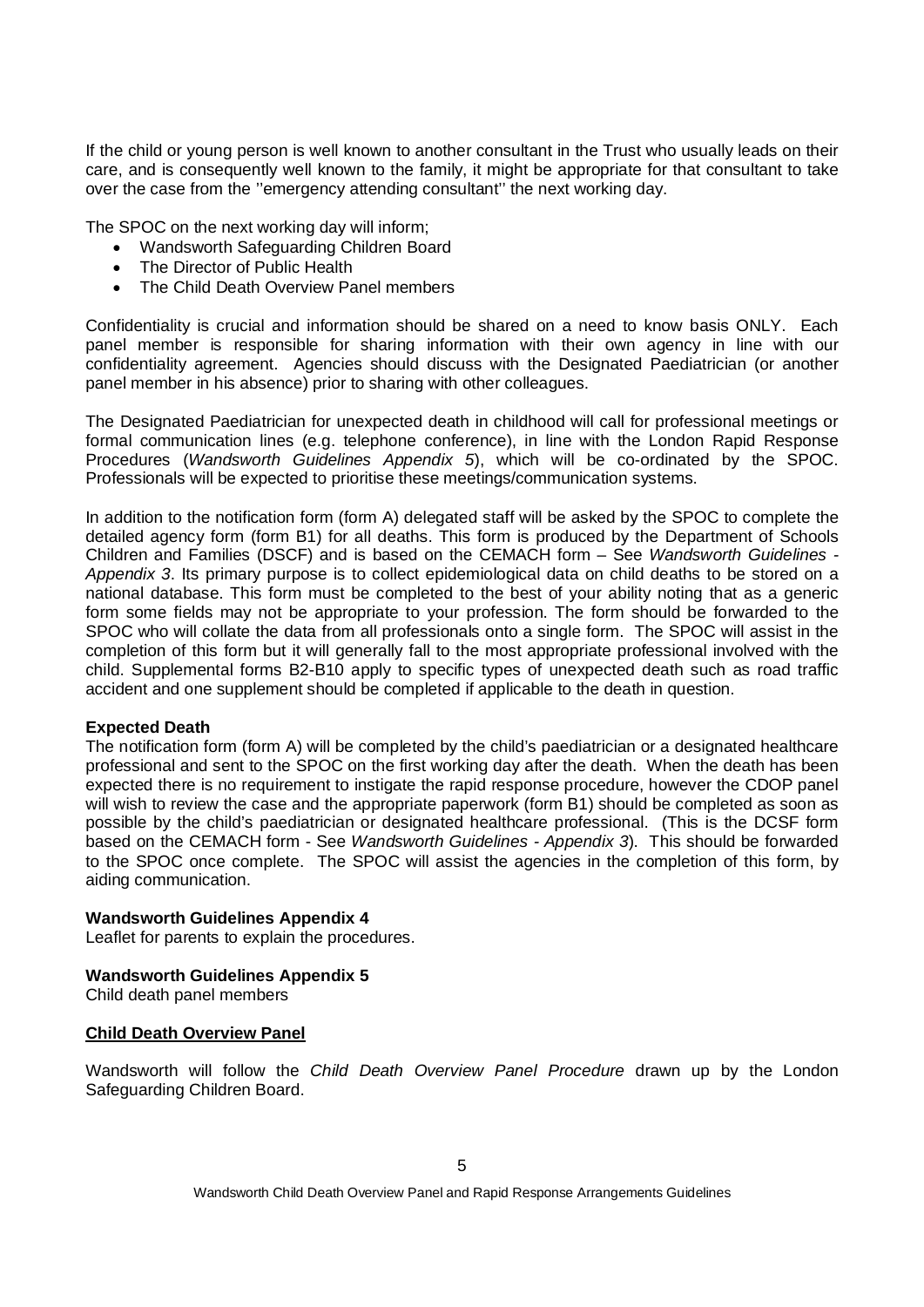The CDOP is designed to overview ALL child deaths within the Borough from birth to 18<sup>th</sup> birthday, excluding still births.

The panel must collect information to analyse the following:

- � Cases giving rise to concerns regarding the safeguarding of children
- � Matters of concern affecting the safety and welfare of children in the Borough
- � Wider public health or safety concerns arising from a particular death or from a pattern of deaths in the area.

The panel does not take over from the work of the coroner, Local Safeguarding Children Board or Health Care Trusts undertaking serious untoward incidents. The panel will, however, review all information available for use.

All child deaths will be notified to the Single Point of contact (SPOC) using the notification form in Wandsworth Guidelines Appendix 2.

If the child who dies in Wandsworth is resident in another Borough or local authority, the Wandsworth SPOC will inform the SPOC in the appropriate authority and forward the notification form and any relevant data to the local SPOC.

If a child dies outside of Wandsworth and the death is unexpected, the Wandsworth SPOC and designated paediatrician for unexpected deaths in childhood must be notified at the first possible opportunity by the SPOC in the authority where the child died.

#### **Therefore Wandsworth staff need to complete the Wandsworth notification form for ANY death and send this to the Wandsworth SPOC.**

Parents should be advised by the most appropriate professional (i.e. this may be the professional who best knows the family) of the process for child death review panels. The family should be given the leaflet at the time of death explaining the procedure (Wandsworth Guidelines Appendix 4)

**Confidentiality** is crucial for all staff, but families will need to be aware that their child's case will be discussed by the CDOP with an aim to improving care and services for children. Consent to share the information with the SPOC and consequently members of the CDOP are not required by the family. The CDOP will be privy to all information, but will be bound by tight confidentiality guidelines.

#### **Important Issue of Clarity to note for Medical Staff**

**N.B.**: An agreement for the collection of specimens for the child after death has been agreed with both the coroner and the Human Tissue Authority

Taking of skin biopsies is not usually done,

Post-death radiology will NOT be done in A&E but will be arranged by the pathologist.

Consent does not need to be obtained by the clinician either for the autopsy or for the retention of samples in the case of SUDI (different if the death is expected and not reported to the coroner – then consent does need to be obtained). The family does need to be informed of the role of the coroner and autopsy. It is the coroner's responsibility to obtain consent for the retention of samples after the autopsy has been completed.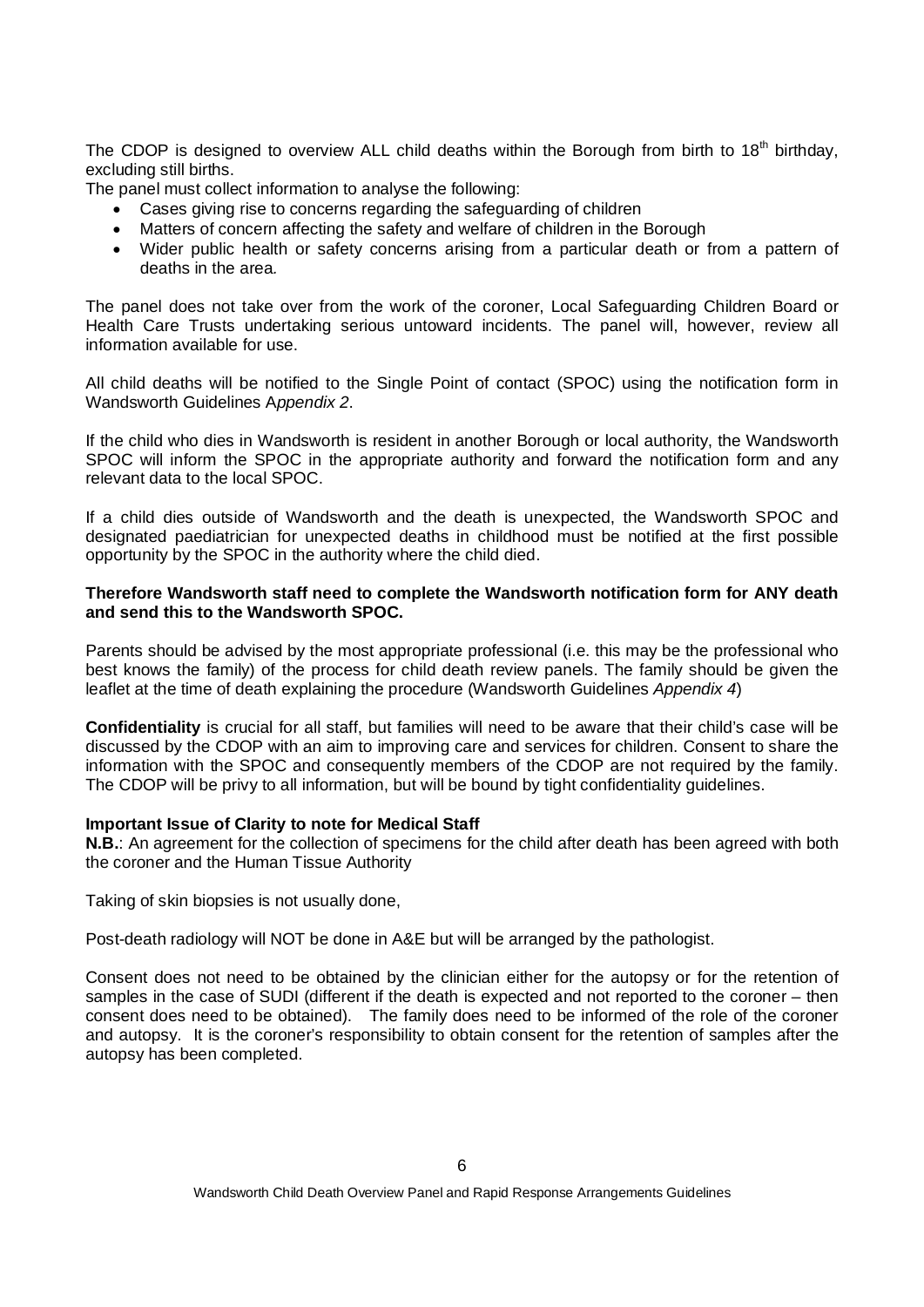# **WANDSWORTH GUIDELINES**

# **APPENDIX 1**

Wandsworth Child Death Overview Panel and Rapid Response Arrangements Guidelines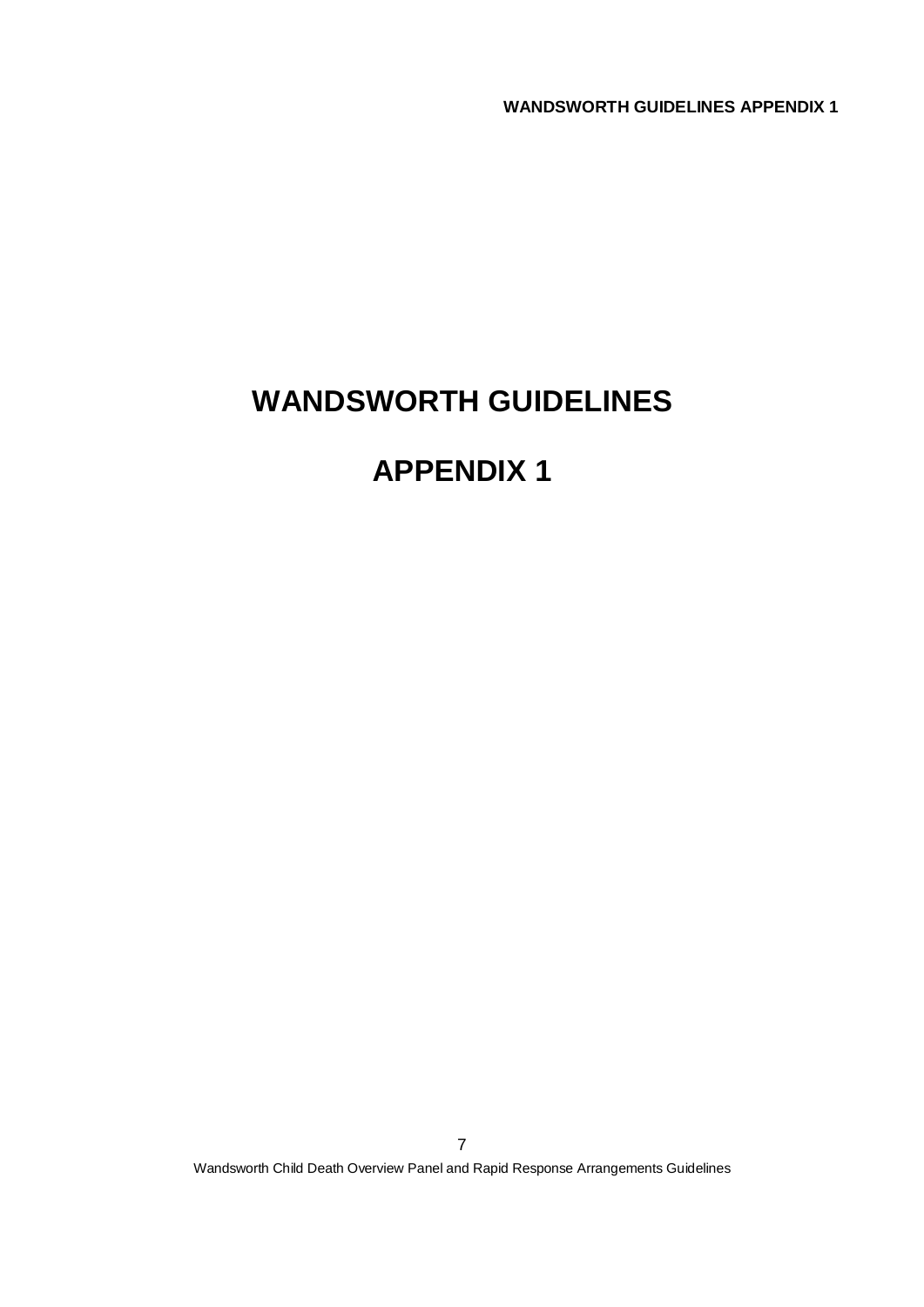# **Useful Numbers**

| <b>ROLE</b>                                                             | <b>NAME</b>                 | <b>CONTACT NUMBER</b>                                                                             |
|-------------------------------------------------------------------------|-----------------------------|---------------------------------------------------------------------------------------------------|
| Designated Paediatrician<br>for unexpected deaths in<br>childhood       | Dr Martin Gray              | 020 8672 1255 – ask for 'pager bureau', then give<br>pager call sign SG558<br>Martingray2@nhs.net |
| SPOC (single point of<br>contact) / CDOP Co-<br>ordinator               | <b>Kelly Slade</b>          | Tel. 0208 725 1686<br>Fax 0208 825 2999<br>kelly.slade@nsh.net                                    |
| Police - Immediate<br>response and requirement<br>of police involvement |                             | 999 emergency<br>0208 247 8528 (24hr) (not open for public use<br>professionals only)             |
| Wandsworth Out-of-Hours<br><b>Emergency Services</b><br>(EDT)           | <b>EDT</b> social<br>worker | 020 8871 6000 (evenings and weekends & public<br>holidays)                                        |
| Children Services at<br>Wandsworth Town Hall                            |                             | 020 8871 6000 (general switchboard)                                                               |

# **Other Useful Numbers**

| <b>ROLE</b>                                                                                             | <b>NAME</b>                                  | <b>CONTACT NUMBER</b>                                                                                                                       |
|---------------------------------------------------------------------------------------------------------|----------------------------------------------|---------------------------------------------------------------------------------------------------------------------------------------------|
| Wandsworth Coroner 's<br>office                                                                         |                                              | 0207 228 6044 (0800-1600)<br>0208 672 9922 (after hours, weekends or public<br>holiday)                                                     |
| <b>Chair of Child Death</b><br>Overview Panel (CDOP)                                                    | <b>Ruth Meadows</b>                          | 0208 725 2076<br>Fax 0208 725 2999<br>Ruth.meadows@nhs.net<br>Air call via switch board 0208 672 1255 bleep SG467<br>(Mon-Fri office hours) |
| <b>Police Child Abuse</b><br>investigation team (CAIT)                                                  | DI Teresa<br>Defanis/DS<br><b>Nick Hewes</b> | 0208 247 7827<br>Scd5MailboxCAITBarnesatTE@Met.pnn.police.uk                                                                                |
| Police-Public Protection<br>Desk (notification of child<br>deaths-for advice or non<br>urgent response) | <b>DS Dave</b><br>Cannon                     | 0208 247 7525 (0800-1800)<br>WWMailbox-.PublicProtectionDesk@met.police.uk                                                                  |
| <b>CDOP Manager</b>                                                                                     | Vacant                                       | <b>XXXX</b>                                                                                                                                 |
| Designated Doctor for                                                                                   | Dr Peter Green                               | 0208 725 2243                                                                                                                               |

Wandsworth Child Death Overview Panel and Rapid Response Arrangements Guidelines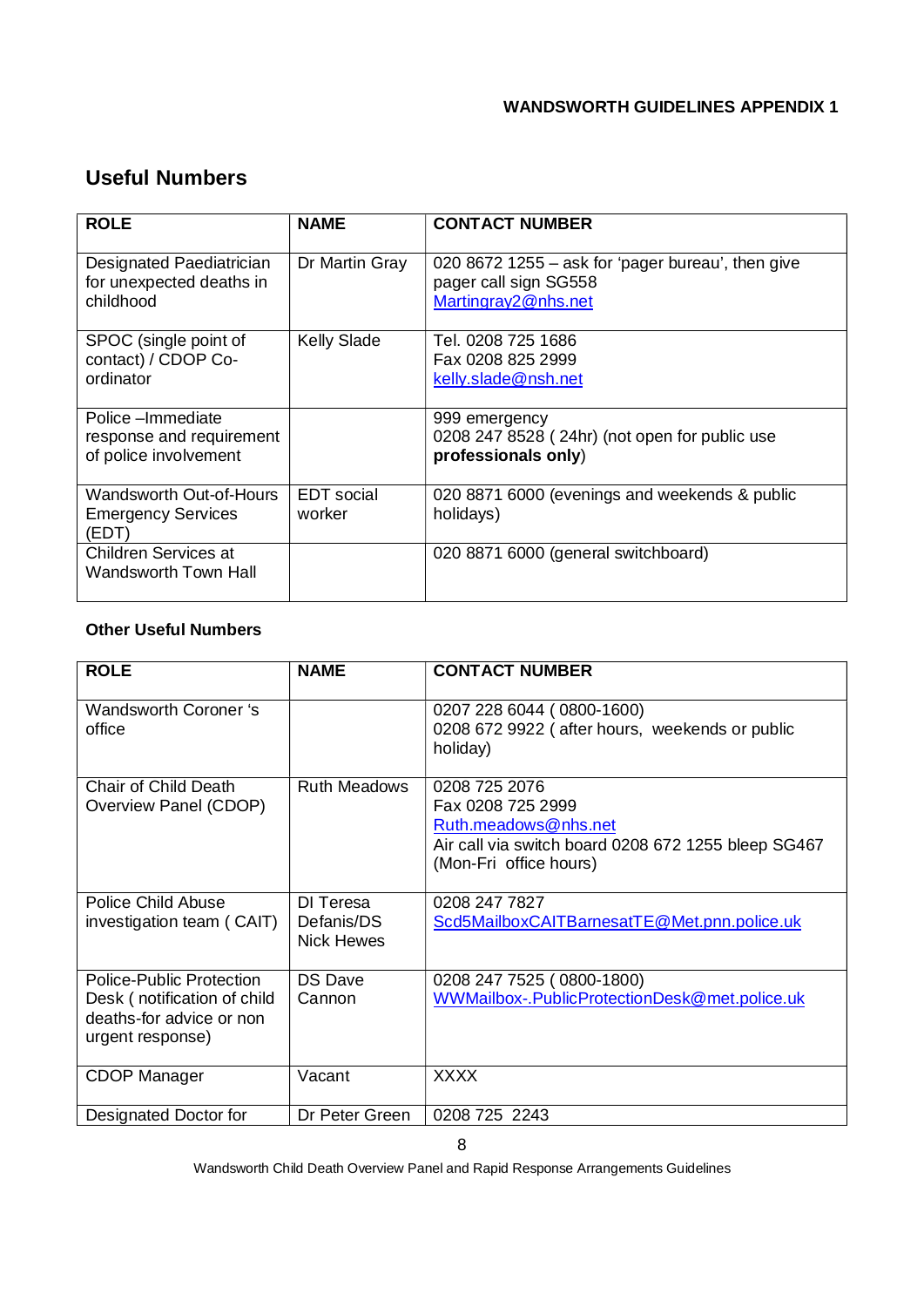| Safeguarding                                                                      |                                            | drpetergreen@doctors.org.uk                                                          |
|-----------------------------------------------------------------------------------|--------------------------------------------|--------------------------------------------------------------------------------------|
| Named Doctor for<br>safeguarding SGH                                              | Dr Sarah<br><b>Thurlbeck</b>               | 020 8725 3648<br>Sarah.thurlbeck@stgeorges.nhs.uk                                    |
| Named Doctor for<br>safeguarding PCT                                              | Dr T<br>Anandarajah                        | 020 8812 4103<br>Ta.rajah@nhs.uk                                                     |
| Designated Nurse for<br>safeguarding                                              | <b>Ileen Ashitey</b>                       | 020 8812 4104<br>lleen.Ashitey@wpct.nhs.uk                                           |
| A&E department SGH                                                                |                                            | 020 8672 1255 - select option 3                                                      |
| Children's Services (social<br>services) Wandsworth                               | Referral &<br>Assessment /<br>Duty Manager | 020 8871 6622 (9.00am -5.00pm Monday-Friday)<br>r.a@wandsworth.cjsm.net              |
| <b>Children Services at</b><br><b>Wandsworth Town Hall</b>                        |                                            | 020 8871 6000 (general switchboard)                                                  |
| <b>Lead for Education</b><br>Welfare in Wandsworth                                | Stella Macaulay                            | 020 8871 7961<br>smacaulay@wandsworth.gov.uk                                         |
| <b>Mental health Trust</b><br>(Mental health Services<br>Adults and Children MHS) | <b>Adrian Davey</b>                        | 0208 487 6000 (079 1274 2266)<br>Adrian.Davey@swlstg-tr.nhs.uk                       |
| CAMHS (Child and adult<br>MHS)                                                    | Darren<br>Langridge                        | 0208 228 6680 077 3616 6273)<br>Darren.Langridge@swlstg-tr.nhs.uk                    |
| Named Nurse Mental<br>health Trust                                                | Janette Brown                              | 0208 682 6391<br>Janette.Brown@swlstg-tr.nhs.uk                                      |
| Probation                                                                         |                                            | 020 8682 2682 (Balham)<br>020 8704 0200 (East Hill)<br>020 7733 0972 (Lavender Hill) |
| London Ambulance<br>service                                                       |                                            | 020 7921 5100                                                                        |
| Chair of Local<br>Safeguarding Children<br><b>Board</b>                           | Gerald Jones                               | 020 8871 6001                                                                        |
| <b>Manager for Safeguarding</b><br>Standards Unit - (Child<br>Protection Unit)    | Paul Secker                                | 020 8871 6998<br>psecker@wandsworth.gov.uk                                           |
| Development Manager for<br>Local Safeguarding<br><b>Children Board</b>            | Linde Webber                               | 020 8871 8610<br>wscb@wscb.org.uk                                                    |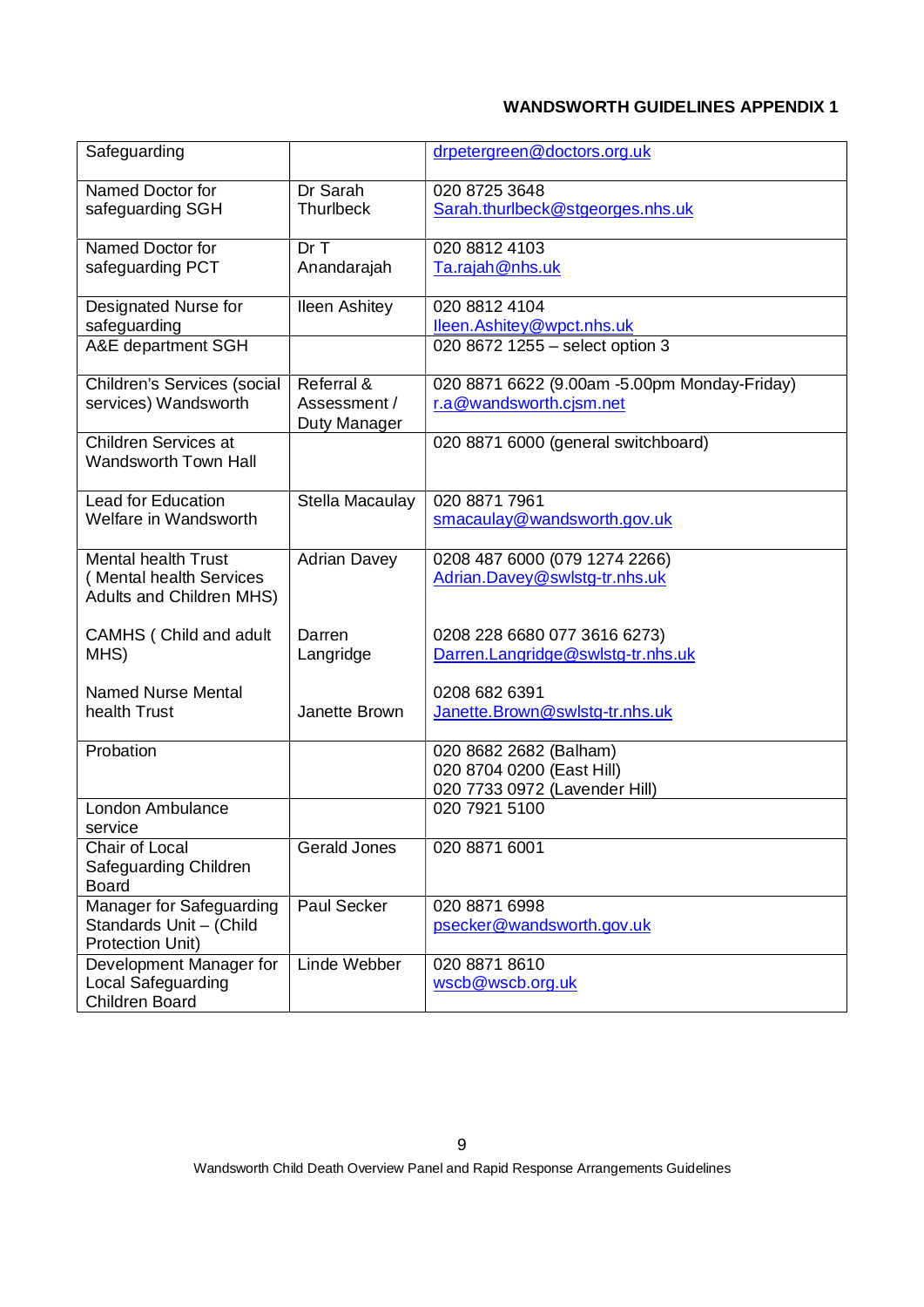# **WANDSWORTH GUIDELINES**

# **APPENDIX 2**

Wandsworth Child Death Overview Panel and Rapid Response Arrangements Guidelines 10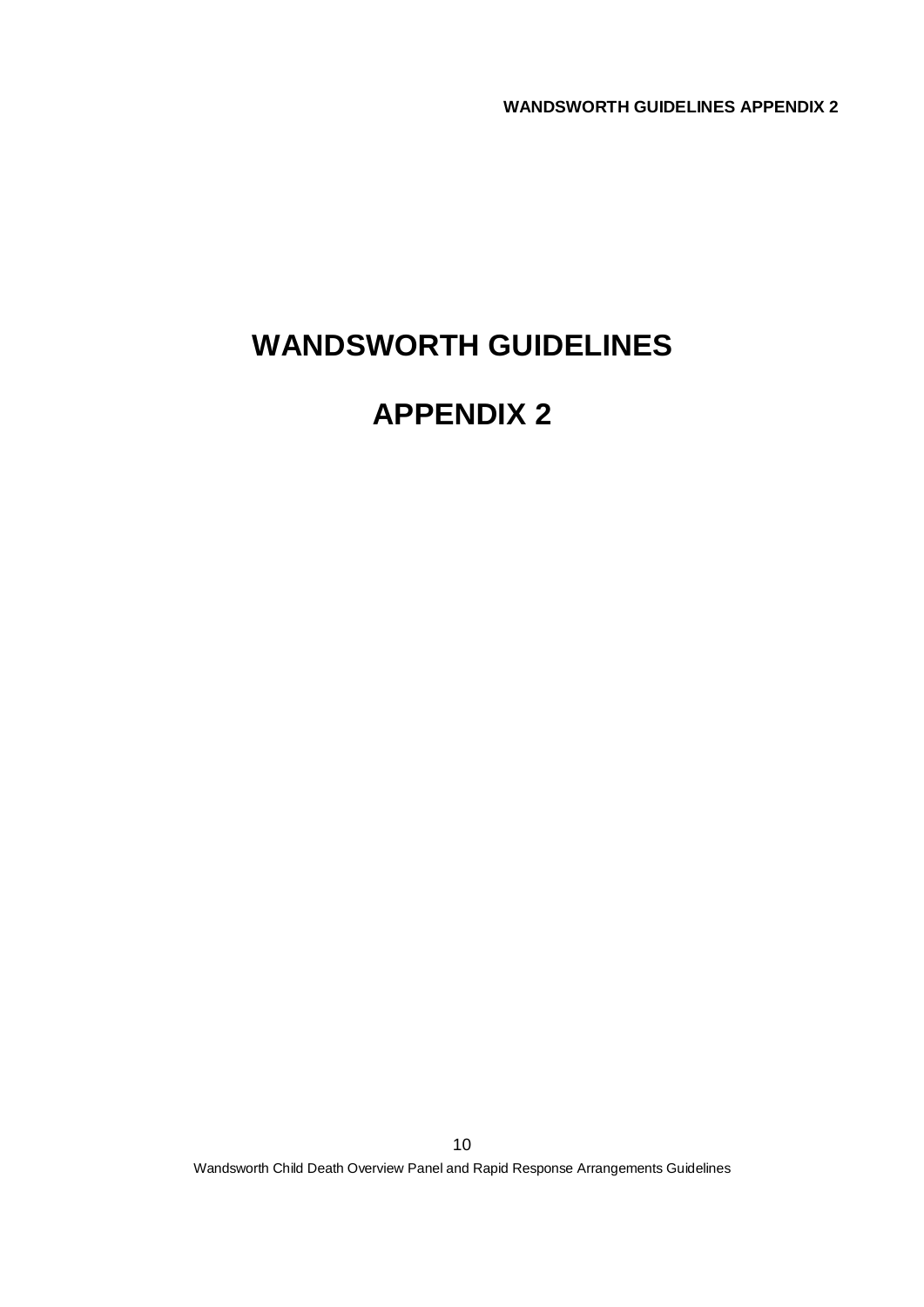# **Initial notification of the death of a child – to be completed as fully as possible within 24 hours.**

# **Please complete in BLOCK CAPITALS.**

# **DO NOT DELAY**

| Initial notification Unique Reference Number (e.g. WW/08/0001) |  |
|----------------------------------------------------------------|--|
| - to be completed by SPOC on receipt of this form              |  |
|                                                                |  |

| Family name<br>of child                                                                               |                            |                 | First and other<br>names of child  |                   |                       |  |
|-------------------------------------------------------------------------------------------------------|----------------------------|-----------------|------------------------------------|-------------------|-----------------------|--|
| Date and                                                                                              |                            |                 | Date of birth of                   |                   |                       |  |
| time of death                                                                                         |                            |                 | child                              |                   |                       |  |
| Ethnicity<br>of child                                                                                 |                            | Sex of<br>child | Carer of child at<br>time of death |                   |                       |  |
| Name/s of persons with<br>parental responsibility<br>i.e. mother, father or                           | other (state relationship) |                 |                                    |                   |                       |  |
| Home<br>address<br>of child                                                                           |                            |                 |                                    |                   | Post<br>code          |  |
| GFs<br>name                                                                                           |                            |                 | <b>GP</b> address<br>and postcode  |                   |                       |  |
| Other children                                                                                        | Names (if known)           |                 |                                    |                   | Ages / DOB (if known) |  |
| in household or<br>affected by the<br>death (please<br>complete with<br>any available<br>information) |                            |                 |                                    |                   |                       |  |
| Place / locality<br>of death                                                                          |                            |                 |                                    | Contact<br>number |                       |  |

Wandsworth Child Death Overview Panel and Rapid Response Arrangements Guidelines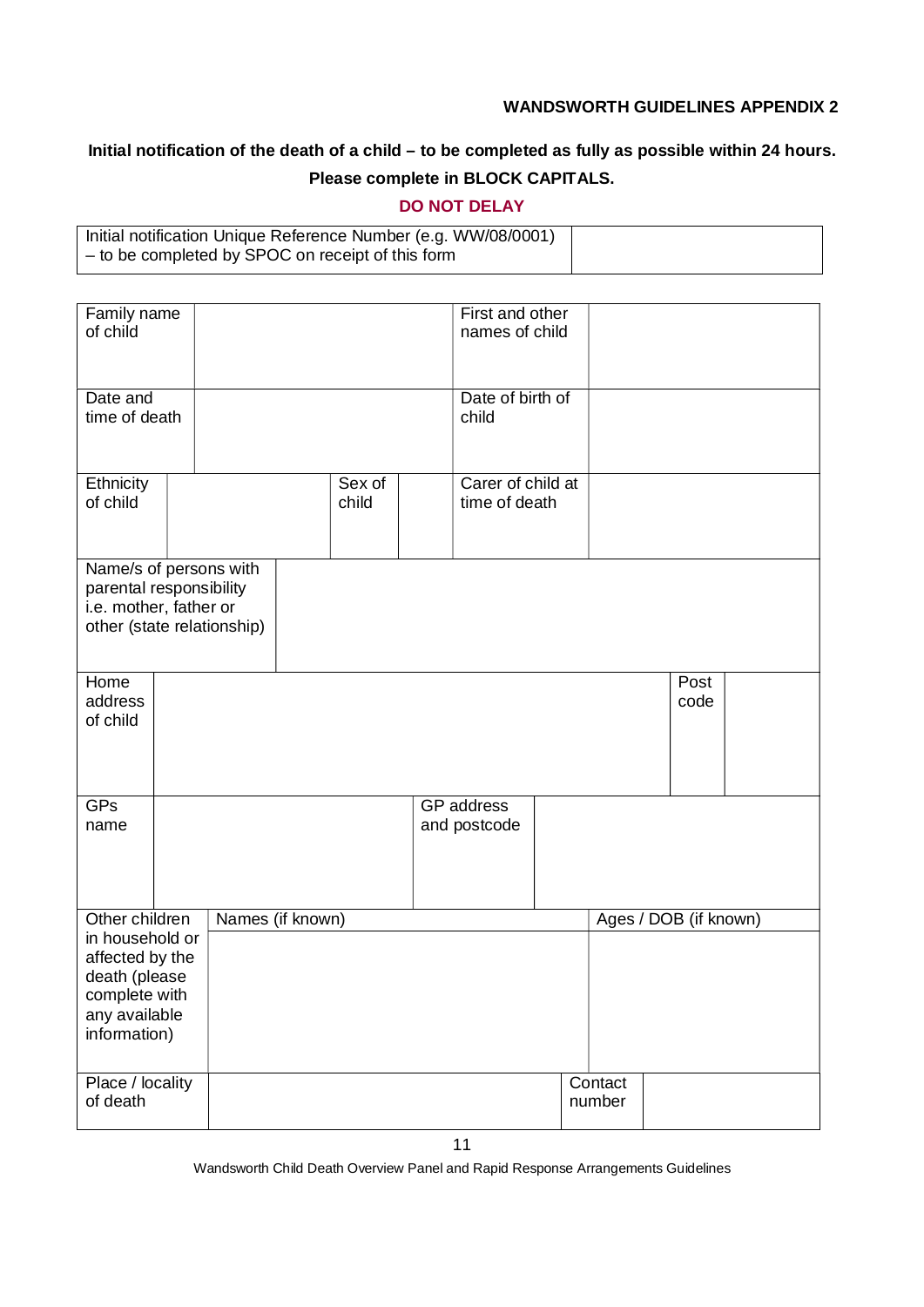| Senior medical practitioner<br>present at time of death                       |  |                                                                                       |  |                                  | Contact<br>number                 |            |           |
|-------------------------------------------------------------------------------|--|---------------------------------------------------------------------------------------|--|----------------------------------|-----------------------------------|------------|-----------|
| Is this an unexpected<br>death? i.e. not expected in<br>the previous 24 hours |  | Has this been confirmed<br><b>YES</b><br>by the designated doctor<br>for child death? |  | <b>YES</b>                       | Is a post-<br>mortem<br>required? | <b>YES</b> |           |
| Summary<br>description of<br>the<br>circumstances<br>of the death             |  | <b>NO</b>                                                                             |  |                                  | <b>NO</b>                         |            | <b>NO</b> |
| PRINT name                                                                    |  |                                                                                       |  | Organisation                     |                                   |            |           |
| Signature                                                                     |  |                                                                                       |  | Date and time<br>of notification |                                   |            |           |

**Please fax the form to the relevant LSCB Single Point of Contact (SPOC)**  (see **www.londonscb.gov.uk/child\_death/spoc/** for contact details) **The fax should be marked STRICTLY CONFIDENTIAL**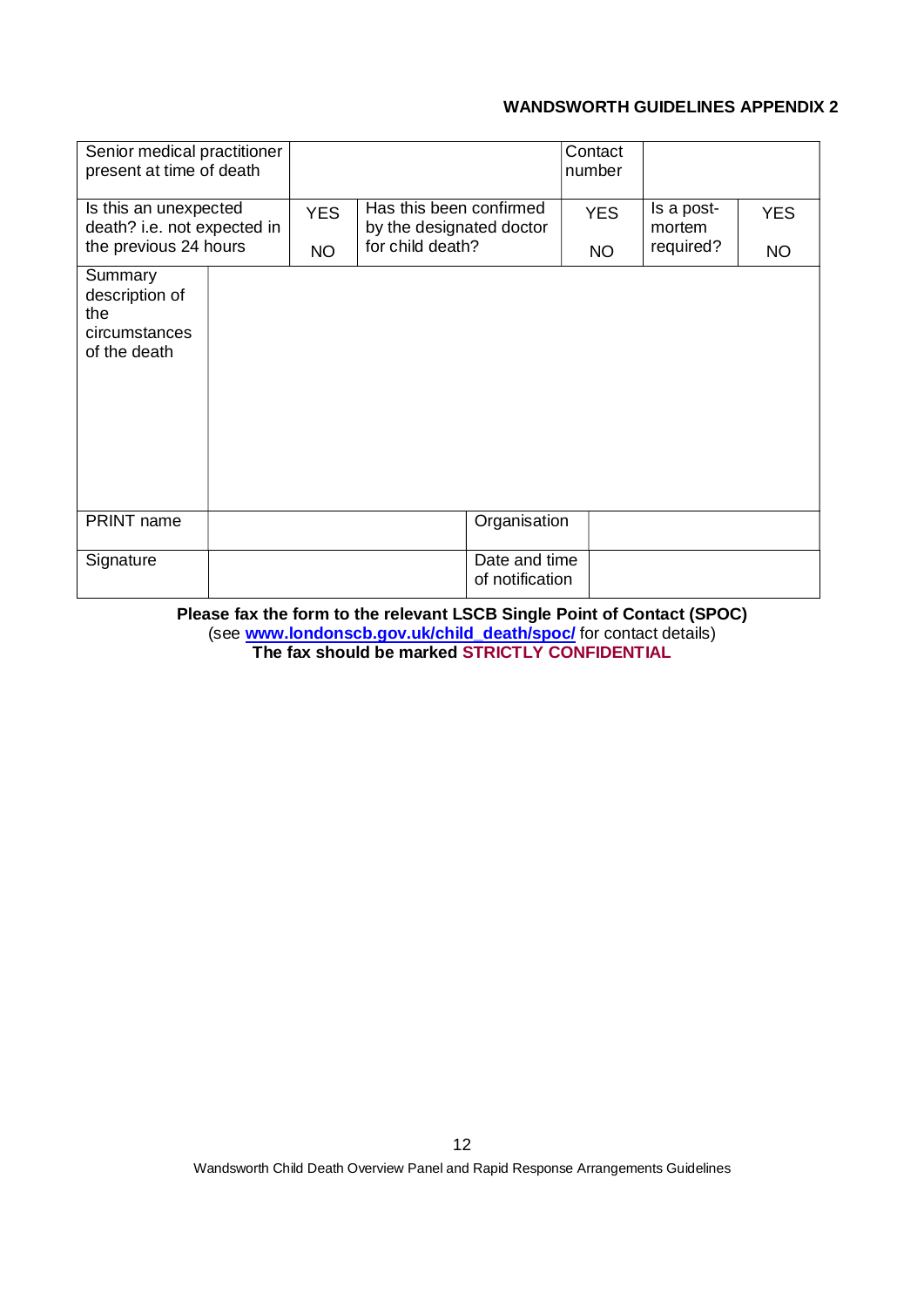#### **Initial notification Unique Reference Number**

The table contains identification codes used by the Territorial Police in the MPS for the 32 London Boroughs (You will see the corresponding letters on the shoulders of officers patrolling the local areas). In addition there is a suggested code for City of London that is not a Metropolitan Police area but for Safeguarding Children processes is aligned with Hackney LSCB. (This additional designation code may be required or not).

The suggested format for each Single Point of Contact to use from 1<sup>st</sup> April 2008 will be to use the code followed by the year and then a sequential number using four spaces. Thus the first report of a death of a child in Barking & Dagenham would be recorded as **KG/08/0001.**

| <b>Borough</b>       | Code      | <b>Borough</b>             | Code      |
|----------------------|-----------|----------------------------|-----------|
| Barking & Dagenham   | ΚG        | Hounslow                   | ТX        |
| <b>Barnet</b>        | <b>SX</b> | Islington                  | <b>NI</b> |
| <b>Bexley</b>        | <b>RY</b> | Kensington & Chelsea       | <b>BS</b> |
| <b>Brent</b>         | QK        | Kingston upon Thames       | VK        |
| <b>Bromley</b>       | PY        | Lambeth                    | LX        |
| Camden               | EK        | Lewisham                   | PL        |
| City Of London       | CI        | Merton                     | VW        |
| Croydon              | ZD        | Newham                     | <b>KF</b> |
| Ealing               | XB        | Redbridge                  | JI        |
| Enfield              | YΕ        | Richmond upon Thames       | <b>TW</b> |
| Greenwich            | <b>RG</b> | Southwark                  | <b>MD</b> |
| Hackney              | GD        | Sutton                     | ZT        |
| Hammersmith & Fulham | FH        | <b>Tower Hamlets</b>       | HT        |
| Haringey             | ΥR        | <b>Waltham Forest</b>      | JC        |
| Harrow               | QA        | Wandsworth                 | <b>WW</b> |
| Havering             | <b>KD</b> | <b>City of Westminster</b> | <b>CW</b> |
| Hillingdon           | XH        |                            |           |

#### **Alphabetical Boroughs List of Codes**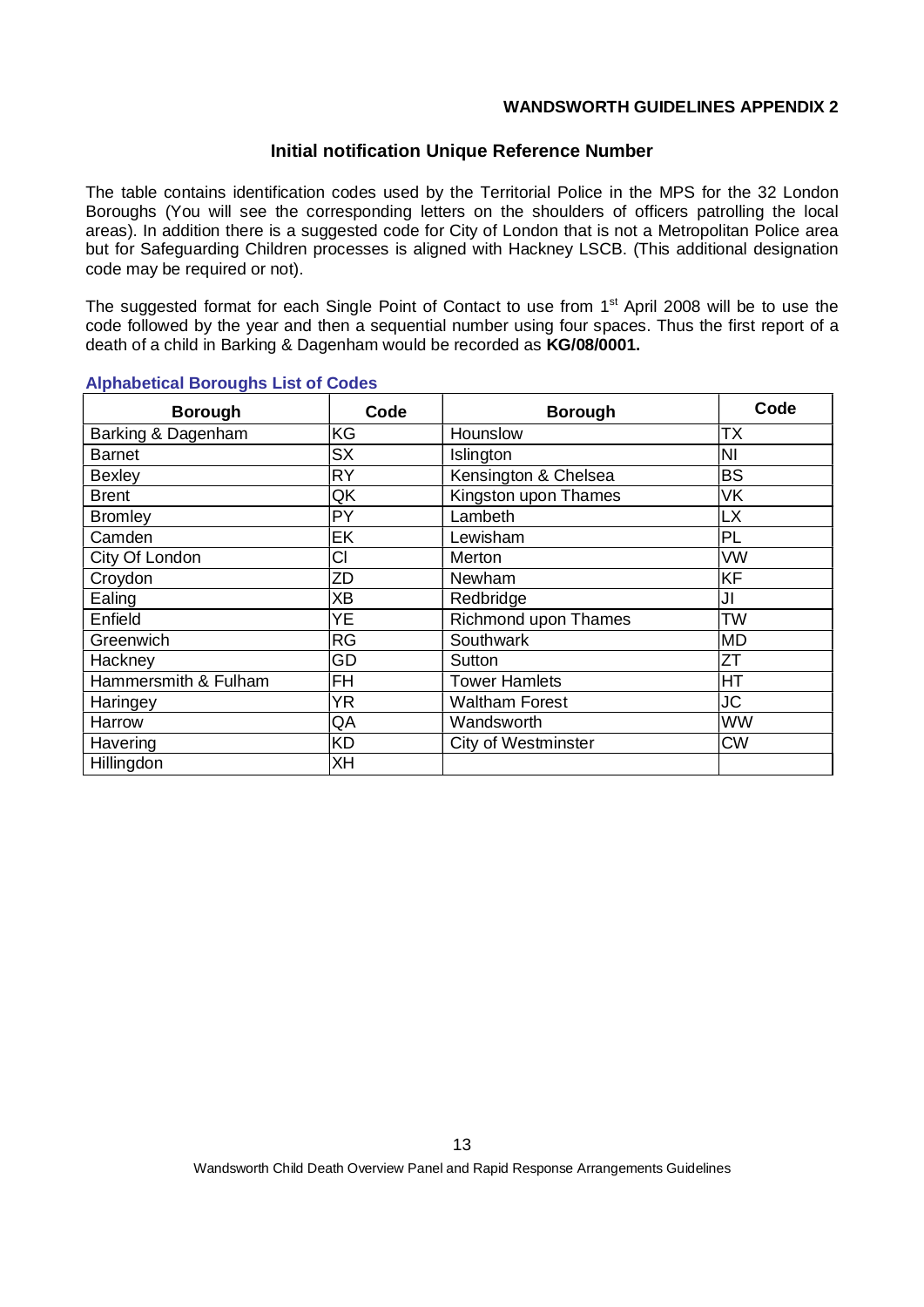# **WANDSWORTH GUIDELINES**

# **APPENDIX 3**

Wandsworth Child Death Overview Panel and Rapid Response Arrangements Guidelines 14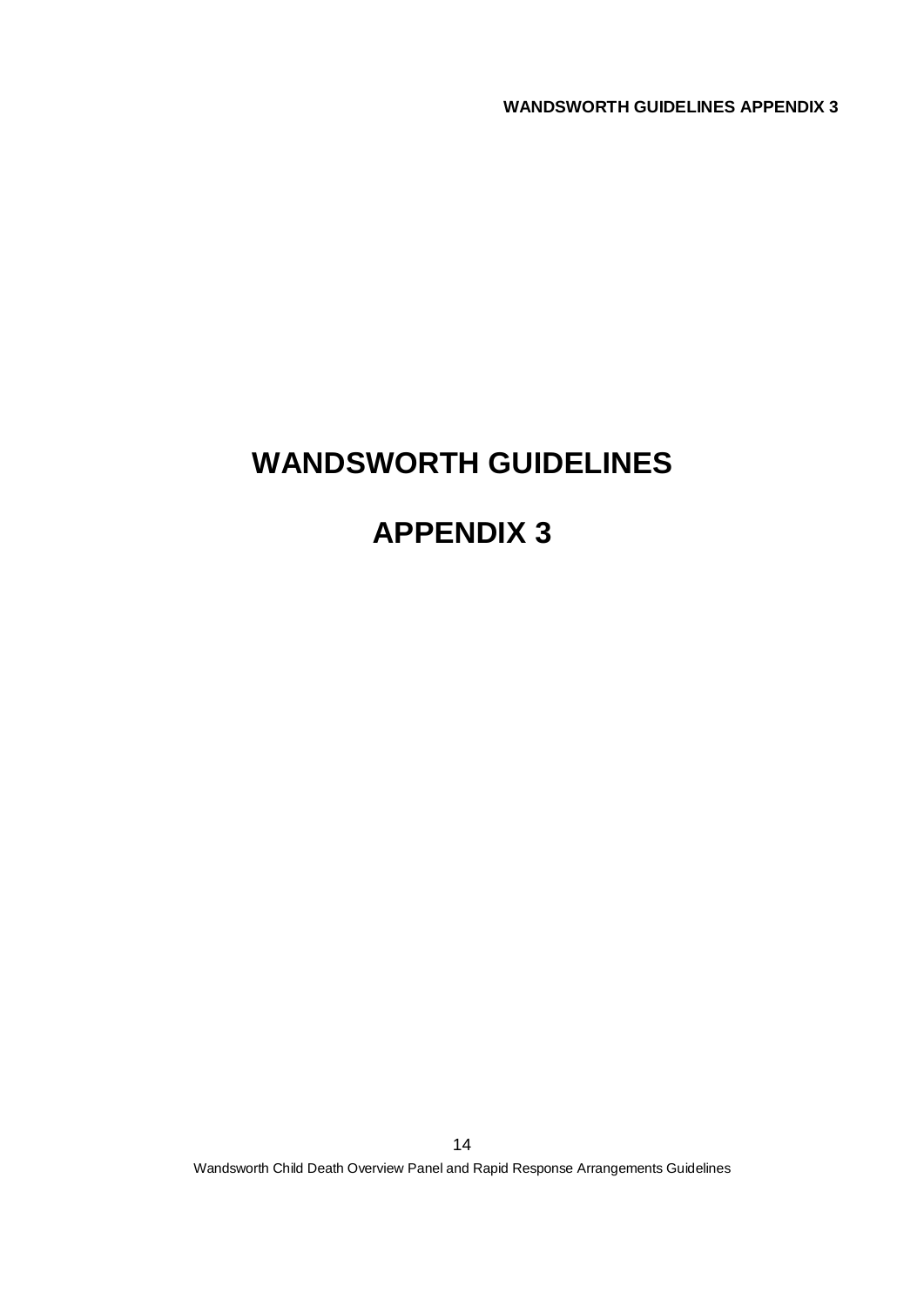# **Form B - Agency Report Form**

This form to be returned to CDOP Manager at: email

Address: Fax:

**The security of any system for transferring the information on these forms must be clarified and agreed with the Caldicott guardian.**

*Each agency representative to complete this form to summarise information available within their agency. Each representative should complete only those sections for which they have information. The CDOP manager will collate the information from the different agency reports to provide an overall case record. This collation will be agreed at the local case review or by the individual agency representatives in consultation with the CDOP manager.* 

*The form consists of six domains, A to F, along with supplementary forms B2 – B11 to be completed according to the type of death.* 

#### The first page of this form may be removed for the purposes of anonymisation prior to discussion at the **CDOP**

#### **A Identifying and Reporting Details**

| Name    |        |  |               | DOB / / |               |
|---------|--------|--|---------------|---------|---------------|
| NHS No. |        |  | Date of death |         | $\frac{1}{2}$ |
| Gender  | Male   |  |               |         |               |
|         | Female |  |               |         |               |
|         |        |  |               |         |               |

#### Agency Report Provided by

| Agency   | Name  |
|----------|-------|
| Address  |       |
| Postcode |       |
| Tel No   | Email |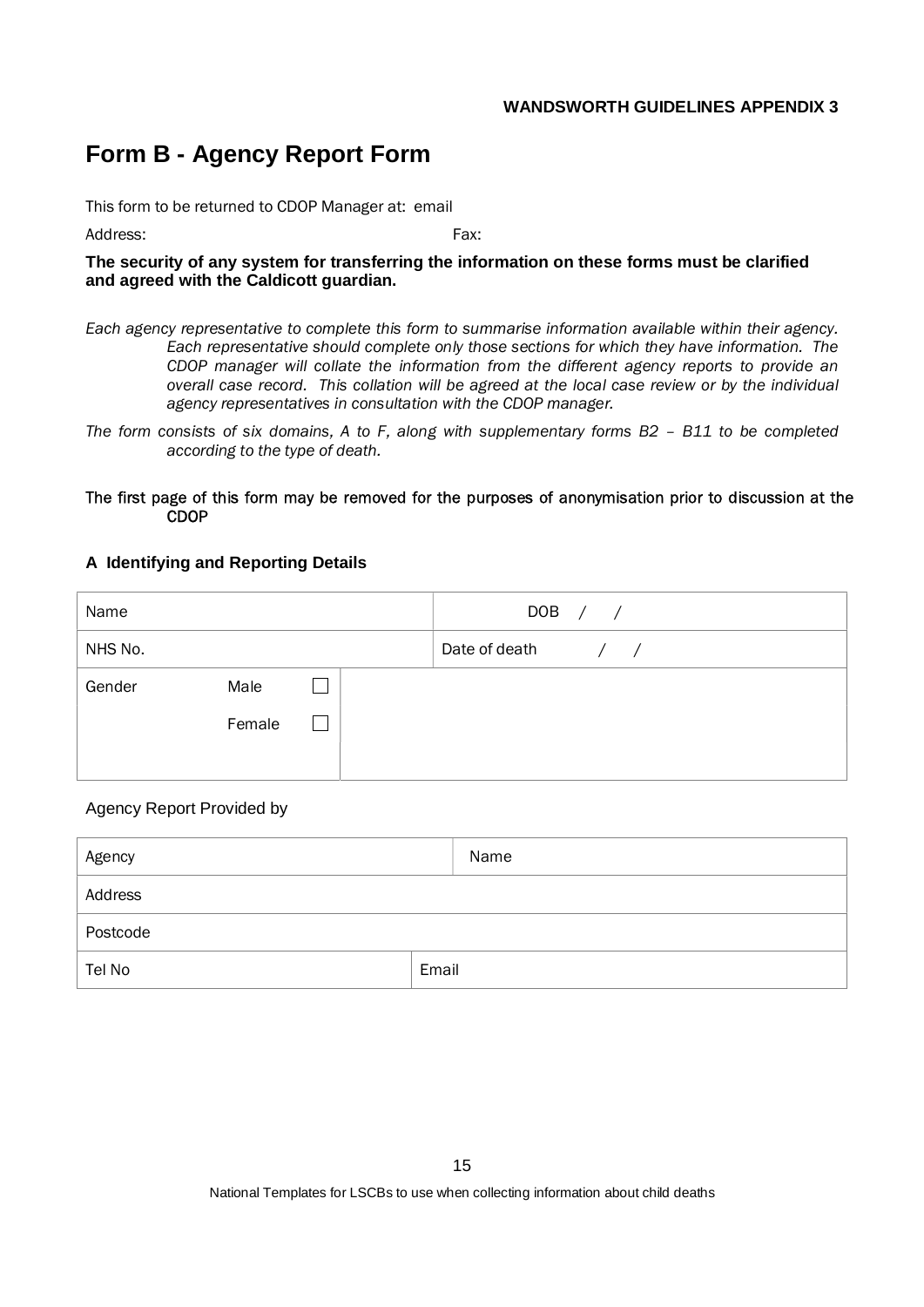| B Summary of Case and Circumstances leading to the death |  |
|----------------------------------------------------------|--|
|----------------------------------------------------------|--|

| What was the mode of death?                              |                                        |                                                            |                            |  |  |  |  |
|----------------------------------------------------------|----------------------------------------|------------------------------------------------------------|----------------------------|--|--|--|--|
|                                                          |                                        | Expected death: planned palliative care                    |                            |  |  |  |  |
|                                                          | Expected death: other                  |                                                            |                            |  |  |  |  |
|                                                          | Unexpected death: Found dead/collapsed |                                                            |                            |  |  |  |  |
|                                                          |                                        | Unexpected death: Active withdrawal/cessation of treatment |                            |  |  |  |  |
|                                                          | Unexpected death: Brain stem death     |                                                            |                            |  |  |  |  |
|                                                          | Unexpected death: other                |                                                            |                            |  |  |  |  |
| Was there any attempted resuscitation?                   |                                        |                                                            | Yes                        |  |  |  |  |
|                                                          |                                        |                                                            | No                         |  |  |  |  |
|                                                          |                                        |                                                            | Not known                  |  |  |  |  |
| Where is the child believed to                           | Acute Hospital                         |                                                            | <b>Emergency Dept</b>      |  |  |  |  |
| have died?*                                              |                                        |                                                            | Paediatric Ward            |  |  |  |  |
|                                                          |                                        |                                                            | Neonatal Unit              |  |  |  |  |
|                                                          |                                        |                                                            | <b>Intensive Care Unit</b> |  |  |  |  |
|                                                          |                                        |                                                            | Other                      |  |  |  |  |
|                                                          | Home of normal residence               |                                                            |                            |  |  |  |  |
|                                                          | Other private residence                |                                                            |                            |  |  |  |  |
|                                                          | <b>Foster Home</b>                     |                                                            |                            |  |  |  |  |
|                                                          | <b>Residential Care</b>                |                                                            |                            |  |  |  |  |
|                                                          | Public place                           |                                                            |                            |  |  |  |  |
|                                                          | School                                 |                                                            |                            |  |  |  |  |
|                                                          | Hospice                                |                                                            |                            |  |  |  |  |
|                                                          | Mental health inpatient unit           |                                                            |                            |  |  |  |  |
|                                                          | Abroad                                 |                                                            |                            |  |  |  |  |
|                                                          | Other (specify)                        |                                                            |                            |  |  |  |  |
|                                                          | Not known                              |                                                            |                            |  |  |  |  |
| Were any of the following events known to have occurred? |                                        |                                                            |                            |  |  |  |  |
| Road traffic accident                                    |                                        | Complete B2                                                |                            |  |  |  |  |
| Drowning                                                 |                                        | Complete B3                                                |                            |  |  |  |  |
| Fire/burns                                               |                                        | Complete B4                                                |                            |  |  |  |  |
| Poisoning                                                |                                        | Complete B5                                                |                            |  |  |  |  |
| Other accident                                           |                                        | Complete B6                                                |                            |  |  |  |  |
| Substance misuse                                         |                                        | Complete B7                                                |                            |  |  |  |  |
| Apparent homicide                                        |                                        | Complete B8                                                |                            |  |  |  |  |
| Apparent suicide                                         |                                        | Complete B9                                                |                            |  |  |  |  |
| Sudden unexpected death in infancy                       |                                        |                                                            | Complete B10               |  |  |  |  |

National Templates for LSCBs to use when collecting information about child deaths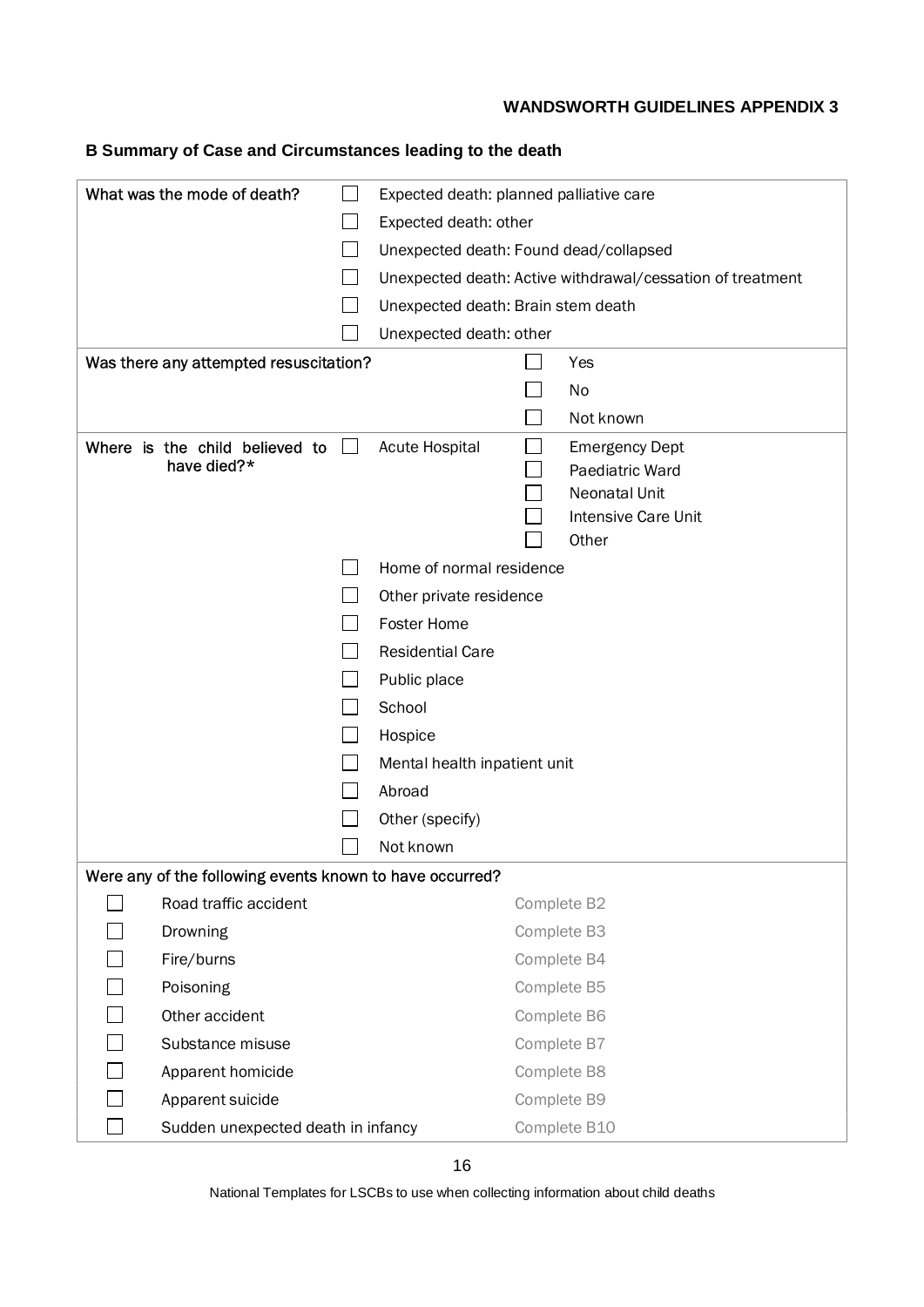| Was a post mortem examination carried out? | Yes If yes, complete B11 |
|--------------------------------------------|--------------------------|
|                                            | No.                      |

\* place where the child is believed to have died, or where the event directly leading to death occurred. For example, if a child is involved in a road traffic accident, and is resuscitated but subsequently dies, the location of death should be recorded as the site of the collision, rather than the hospital where the child's death was confirmed

Provide a narrative account of the circumstances leading to the death. This should include a chronology of significant events (e.g. contact with service; changes in family circumstances) in the background history, and details of any important issues identified.

| Consider: | Events leading to death | Pre-school   |
|-----------|-------------------------|--------------|
|           | Early family history    | School years |
|           | Pregnancy and birth     | Adolescence  |
|           | Infancy                 |              |
|           |                         |              |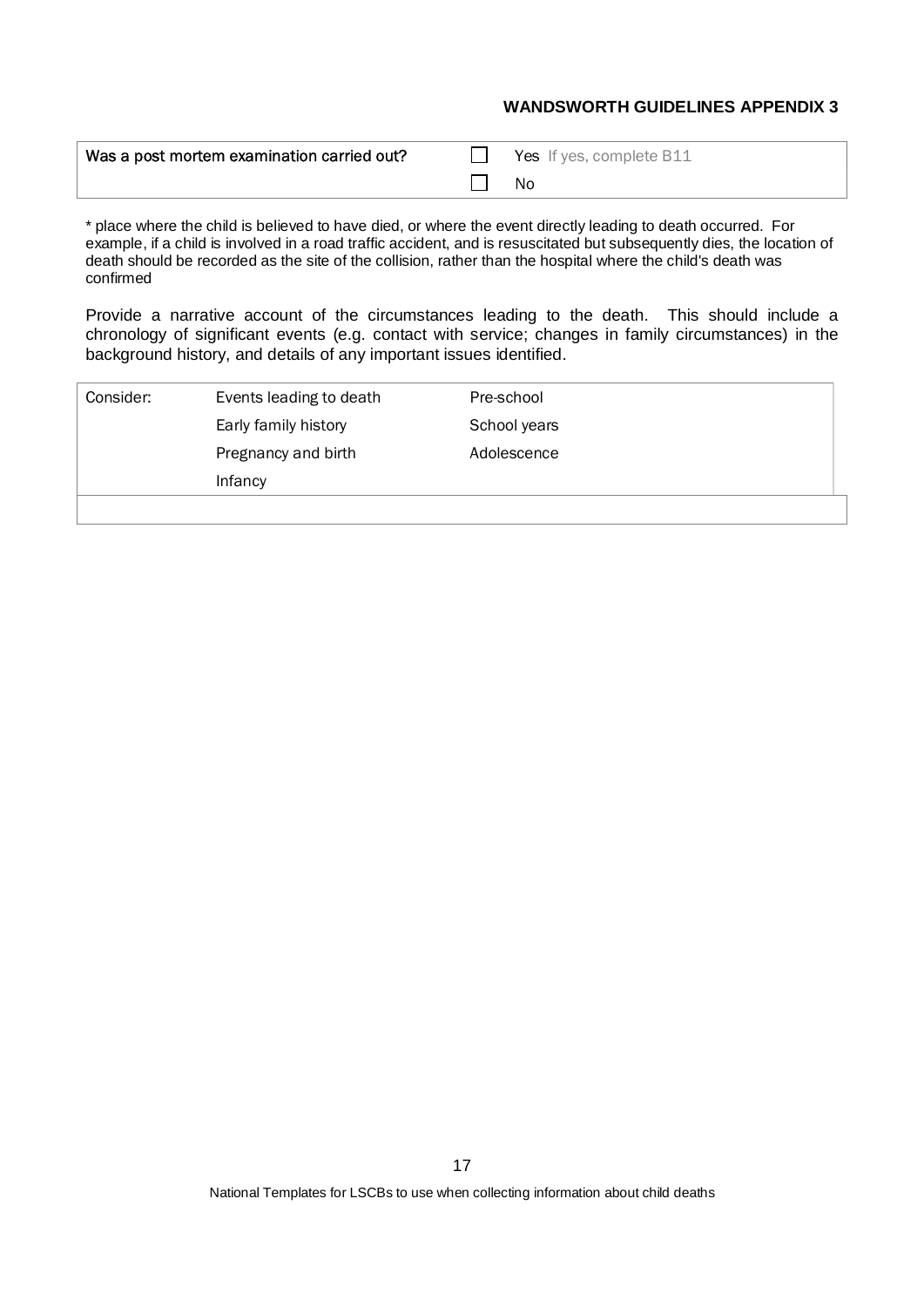# **C The Child**

| Birth weight (lb oz or<br>kg)                                                 | Ibs<br>kgs | 0Z                    | Gestational age at birth<br>(completed<br>weeks) |
|-------------------------------------------------------------------------------|------------|-----------------------|--------------------------------------------------|
| Any known medical conditions at the time of death?                            |            |                       | <b>No</b><br>Yes                                 |
| If yes, please provide details                                                |            |                       |                                                  |
| Any known developmental impairment of disability at the Yes<br>time of death? |            |                       | No                                               |
| If yes, please provide details                                                |            |                       |                                                  |
| Any medication at the time of death?                                          |            |                       | No<br>Yes                                        |
| If yes, please provide details                                                |            |                       |                                                  |
| Education/Occupation                                                          |            |                       | Nursery                                          |
|                                                                               |            |                       | School                                           |
|                                                                               |            |                       | College                                          |
|                                                                               |            |                       | Not in education                                 |
|                                                                               |            |                       | Left education<br>Employed                       |
|                                                                               |            |                       | Unemployed                                       |
| If employed, please provide occupation                                        |            |                       |                                                  |
| <b>Ethnic group</b>                                                           |            | White                 | <b>White British</b>                             |
|                                                                               |            |                       | White Irish<br>Any other White background        |
|                                                                               |            | Mixed                 | White and Black Caribbean                        |
|                                                                               |            |                       | White and Black African<br>White and Asian       |
|                                                                               |            |                       | Any other mixed background                       |
|                                                                               |            | Asian or Asian        | Indian                                           |
|                                                                               |            | <b>British</b>        | Pakistani<br>Bangladeshi                         |
|                                                                               |            |                       | Any other Asian background                       |
|                                                                               |            | <b>Black or Black</b> | Caribbean<br>African                             |
|                                                                               |            | <b>British</b>        | Any other Black background                       |
|                                                                               |            | Chinese or other      | Chinese                                          |
|                                                                               |            | ethnic group          | Any other ethnic group                           |
|                                                                               |            | Not known/not         |                                                  |
|                                                                               |            | stated                |                                                  |
| <b>Religion (please state)</b>                                                |            |                       |                                                  |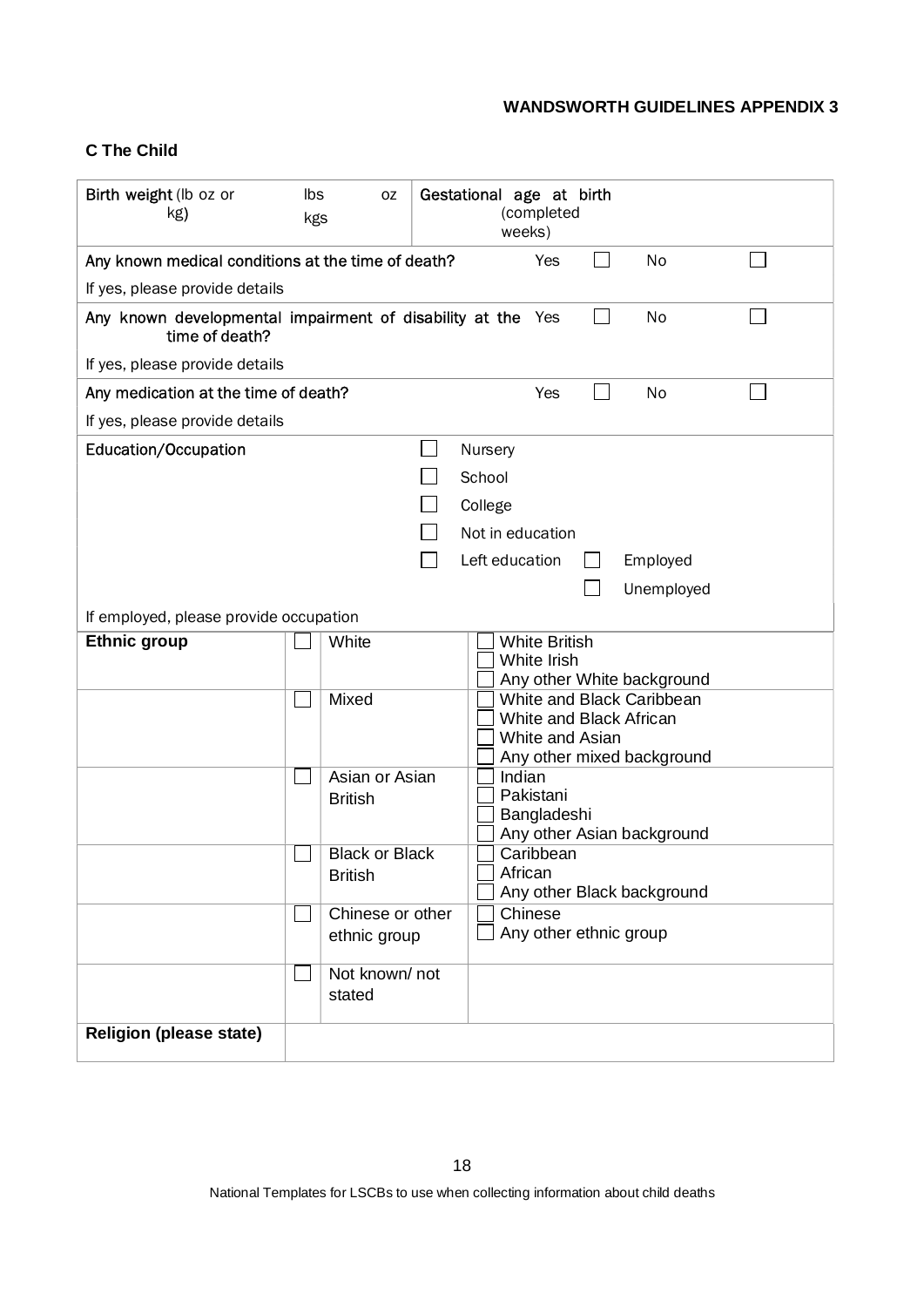#### **Factors in the child:**

Provide a narrative description of any relevant factors within the child. Include any known health needs; factors influencing health; development/educational issues; behavioural issues; social relationships; identity and independence; any identified factors in the child that may have contributed to the death.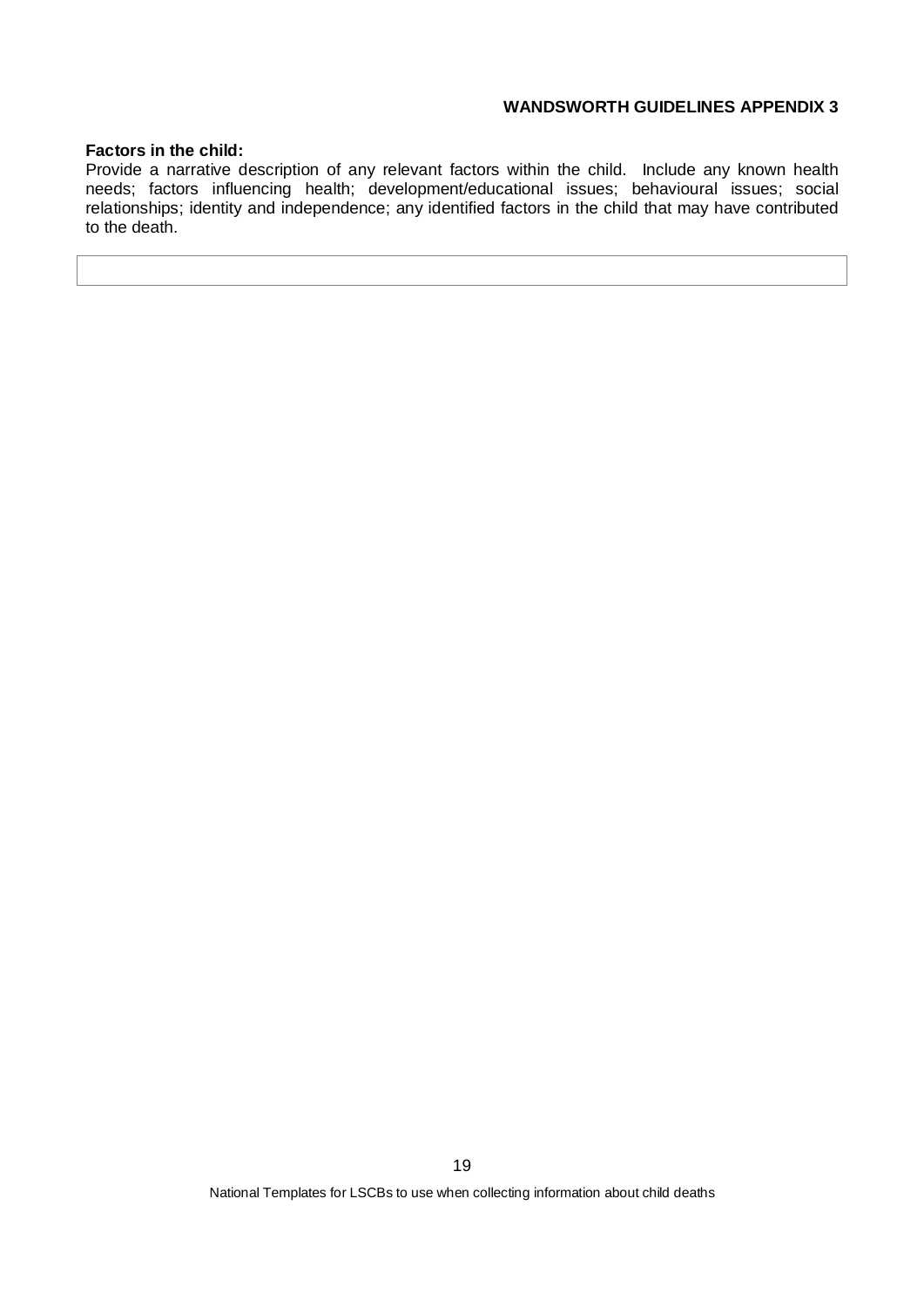# **D Parenting Capacity**

| At the time of death was the child living                             | Mother                             |
|-----------------------------------------------------------------------|------------------------------------|
| with:                                                                 | Father                             |
|                                                                       | Step parent                        |
|                                                                       | Other relatives                    |
|                                                                       | Foster carers                      |
|                                                                       | Private fostering                  |
|                                                                       | Residential unit                   |
|                                                                       | Other                              |
| child subject to a child<br>Was the                                   | At the time of death               |
| protection plan?                                                      | Previously                         |
|                                                                       | Not at all                         |
| Category of most recent child                                         | Physical abuse                     |
| protection plan:                                                      | Neglect                            |
|                                                                       | Emotional abuse                    |
|                                                                       | Sexual abuse                       |
|                                                                       | Not known                          |
| Was the child subject to any statutory                                | At the time of death               |
| orders?                                                               | Previously                         |
|                                                                       | Not at all                         |
| Category of most recent                                               | <b>Police Powers of Protection</b> |
| statutory order:                                                      | <b>Emergency Protection Order</b>  |
|                                                                       | Interim Care Order                 |
|                                                                       | Care Order                         |
|                                                                       | <b>Supervision Order</b>           |
|                                                                       | Residence Order                    |
|                                                                       | Section 20 (Children Act 1989)     |
|                                                                       | Antisocial behaviour order         |
|                                                                       | Other court order, please specify: |
|                                                                       |                                    |
| Had the child been assessed as a child<br>in need under section 17 of | At the time of death               |
| the Children Act 1989?                                                | Previously                         |
|                                                                       | Not at all                         |
| Were any siblings subject to a child                                  | At the time of death               |
| protection plan?                                                      | Previously                         |
|                                                                       | Not at all                         |
| Were any siblings subject to any                                      | At the time of death               |
| statutory orders?                                                     | Previously                         |
|                                                                       | Not at all                         |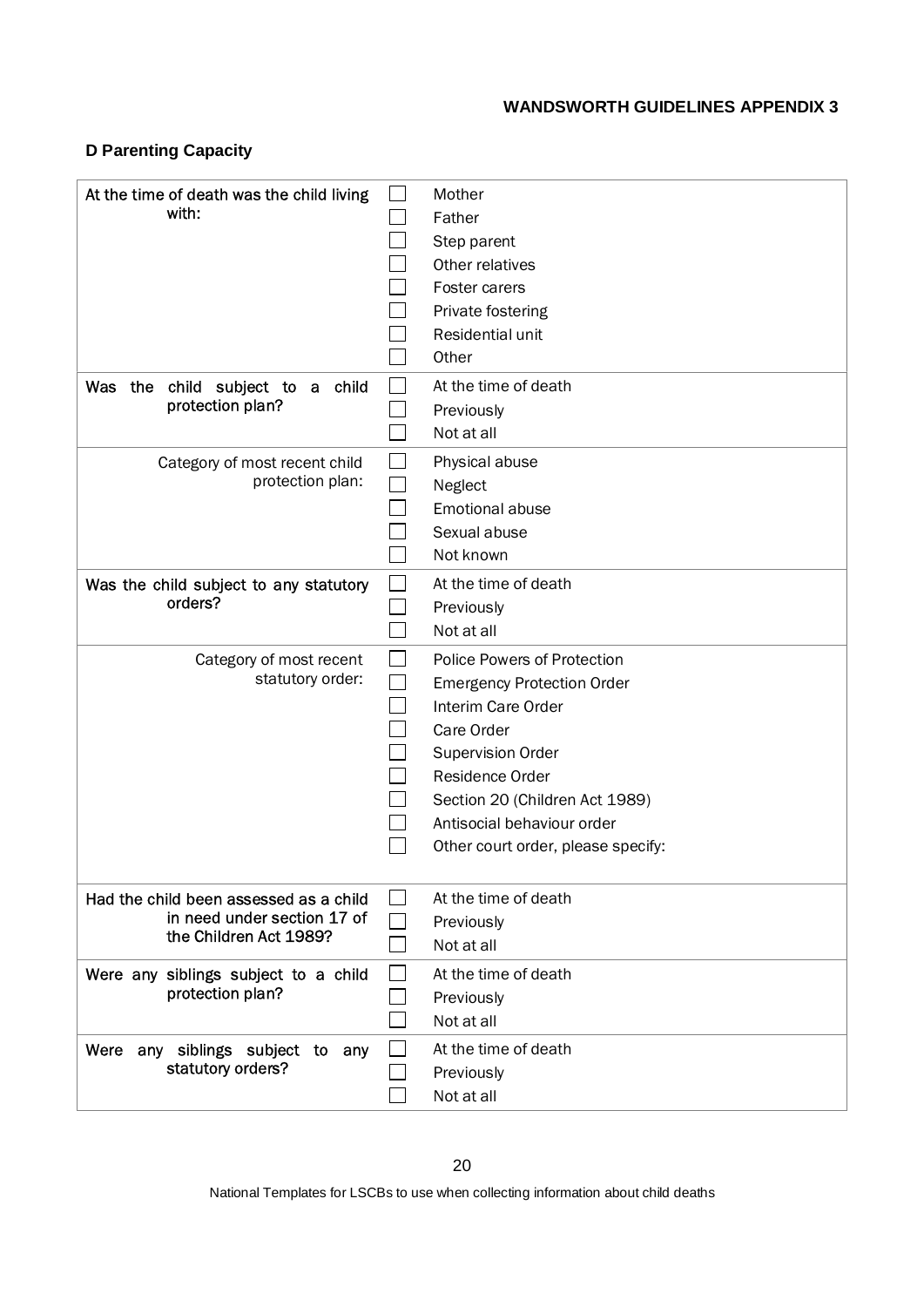#### **Factors in the parenting capacity:**

Provide a narrative description of the parenting capacity. Include issues around provision of basic care; health care (including antenatal care where relevant); safety; emotional warmth; stimulation; guidance and boundaries; stability. Include strengths as well as difficulties.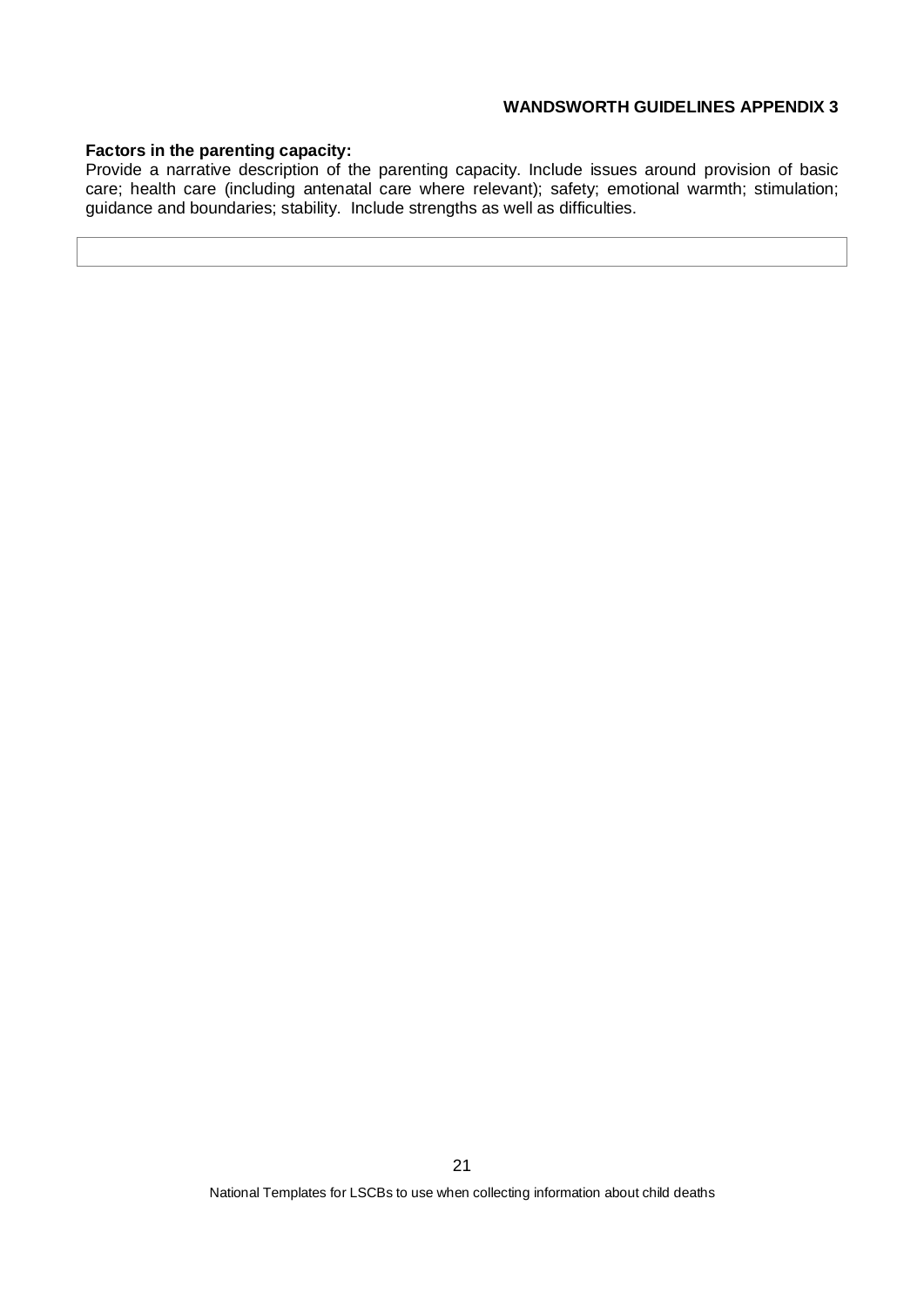# **E Family and Environment**

#### **Mother**

| Age                                                                               |           | Occupation                              |
|-----------------------------------------------------------------------------------|-----------|-----------------------------------------|
| Smoker                                                                            | Yes<br>No |                                         |
| Any known                                                                         |           |                                         |
| Disability including<br>learning disability?                                      | No<br>Yes | lf<br>please<br>yes<br>provide details. |
| Mental<br>health<br><b>issues</b>                                                 | Yes<br>No | lf<br>please<br>yes<br>provide details. |
| Substance misuse?                                                                 | Yes<br>No | lf<br>please<br>yes<br>provide details. |
| Alcohol misuse?                                                                   | Yes<br>No | lf<br>please<br>yes<br>provide details. |
| Known to police?                                                                  | Yes<br>No | Please<br>provide<br>details.           |
| health<br>Any known<br>problems<br>during<br>with<br>pregnancy<br>deceased child? | Yes<br>No | Please<br>provide<br>details.           |

# **Father**

| Age                                                    |           | Occupation                              |
|--------------------------------------------------------|-----------|-----------------------------------------|
| Smoker                                                 | Yes<br>No |                                         |
| Any known                                              |           |                                         |
| <b>Disability</b><br>including<br>learning disability? | Yes<br>No | lf<br>please<br>yes<br>provide details. |
| Mental<br>health<br><b>issues</b>                      | Yes<br>No | lf<br>please<br>yes<br>provide details. |
| Substance misuse?                                      | Yes<br>No | lf<br>please<br>yes<br>provide details. |
| Alcohol misuse?                                        | Yes<br>No | lf<br>please<br>yes<br>provide details. |
| Known to police?                                       | Yes<br>No | Please<br>provide<br>details.           |

| Are mother and<br>father related to<br>each other<br>(excluding<br>marriage) | Yes |  | No |  | Please<br>details. | provide |  |
|------------------------------------------------------------------------------|-----|--|----|--|--------------------|---------|--|
|------------------------------------------------------------------------------|-----|--|----|--|--------------------|---------|--|

National Templates for LSCBs to use when collecting information about child deaths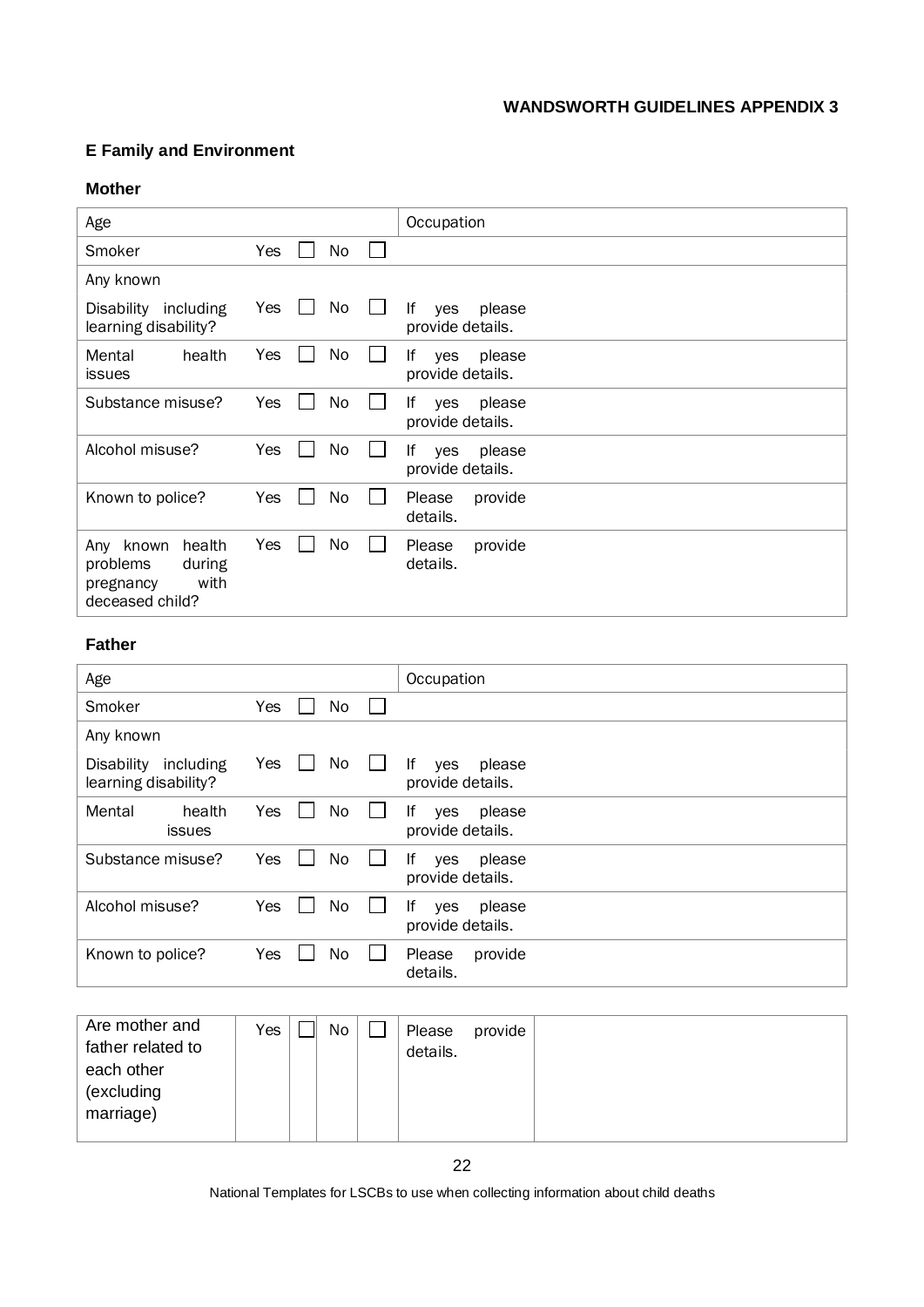**Other significant adults** (e.g. mother's partner; significant carer). Add as many as required, please complete details as above for each.

| Relationship to child                        |     |           |                |                                         |
|----------------------------------------------|-----|-----------|----------------|-----------------------------------------|
| Age                                          |     |           |                | Occupation                              |
| Smoker                                       | Yes | No        | $\mathsf{L}$   |                                         |
| Any known                                    |     |           |                |                                         |
| Disability including<br>learning disability? | Yes | <b>No</b> | $\blacksquare$ | lf<br>please<br>yes<br>provide details. |
| Mental<br>health<br>issues                   | Yes | <b>No</b> |                | lf<br>yes<br>please<br>provide details. |
| Substance misuse?                            | Yes | <b>No</b> |                | lf<br>yes<br>please<br>provide details. |
| Alcohol misuse?                              | Yes | No        |                | lf<br>please<br>yes<br>provide details. |
| Known to police?                             | Yes | No        |                | Please<br>provide<br>details.           |
|                                              |     |           |                |                                         |
| Relationship to child                        |     |           |                |                                         |
| Age                                          |     |           |                | Occupation                              |
| Smoker                                       | Yes | <b>No</b> |                |                                         |
| Any known                                    |     |           |                |                                         |
| Disability including<br>learning disability? | Yes | No        | $\mathbf{I}$   | lf<br>please<br>yes<br>provide details. |
| Mental<br>health<br><b>issues</b>            | Yes | No        |                | lf<br>please<br>yes<br>provide details. |
| Substance misuse?                            | Yes | No        |                | lf<br>please<br>yes<br>provide details. |
| Alcohol misuse?                              | Yes | No        |                | lf<br>please<br>yes<br>provide details. |

Known to police? Yes  $\Box$  No  $\Box$  Please provide

details.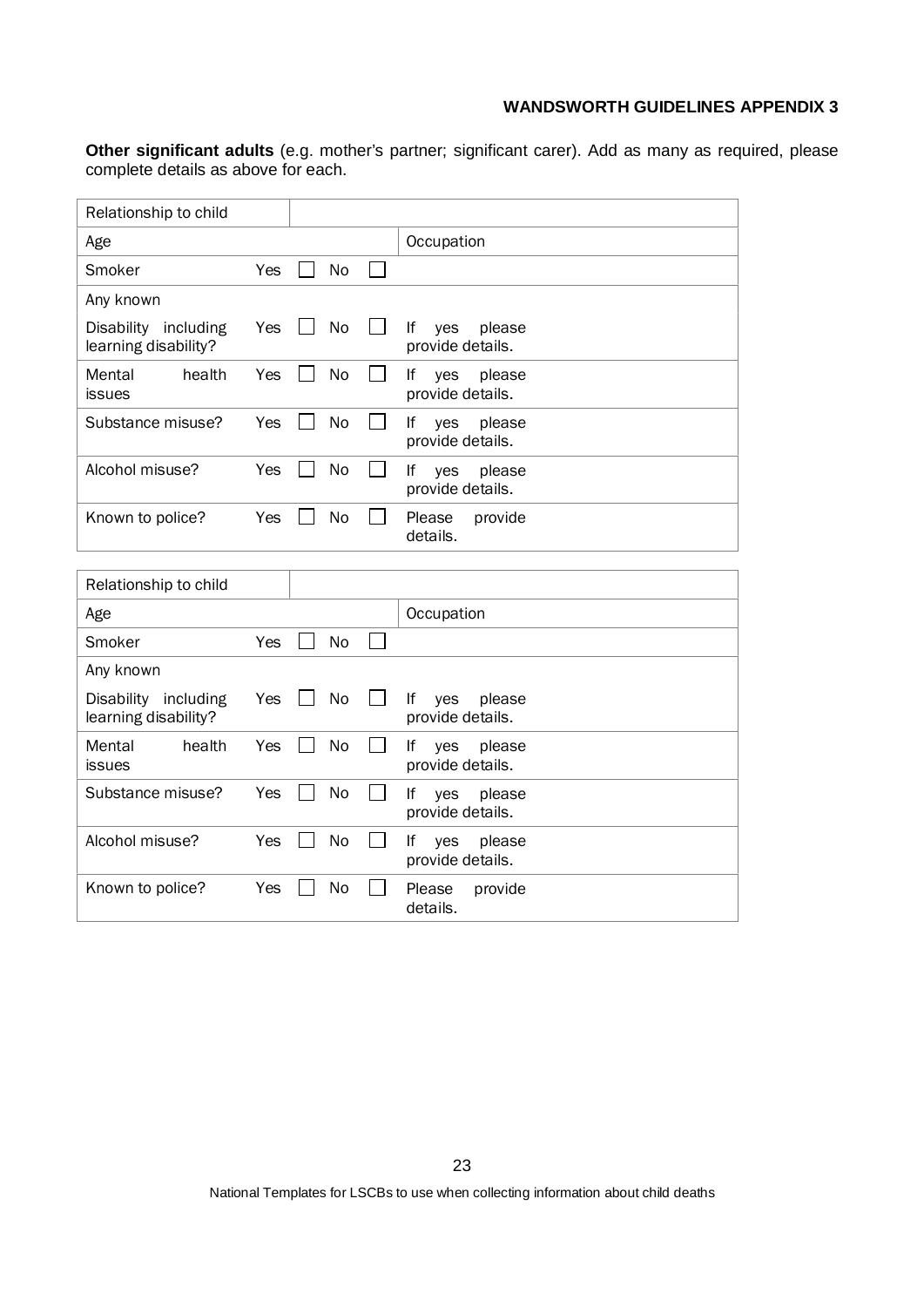| Any known domestic violence in the Yes $\Box$ No $\Box$ If yes please provide details<br>household? |            |       |  |
|-----------------------------------------------------------------------------------------------------|------------|-------|--|
| Was the child an asylum seeker?                                                                     | Yes $\Box$ | No II |  |

## **Factors in the family and environment:**

Include family structure and functioning; wider family relationships; housing; employment and income; social integration and support; community resources; include strengths and difficulties.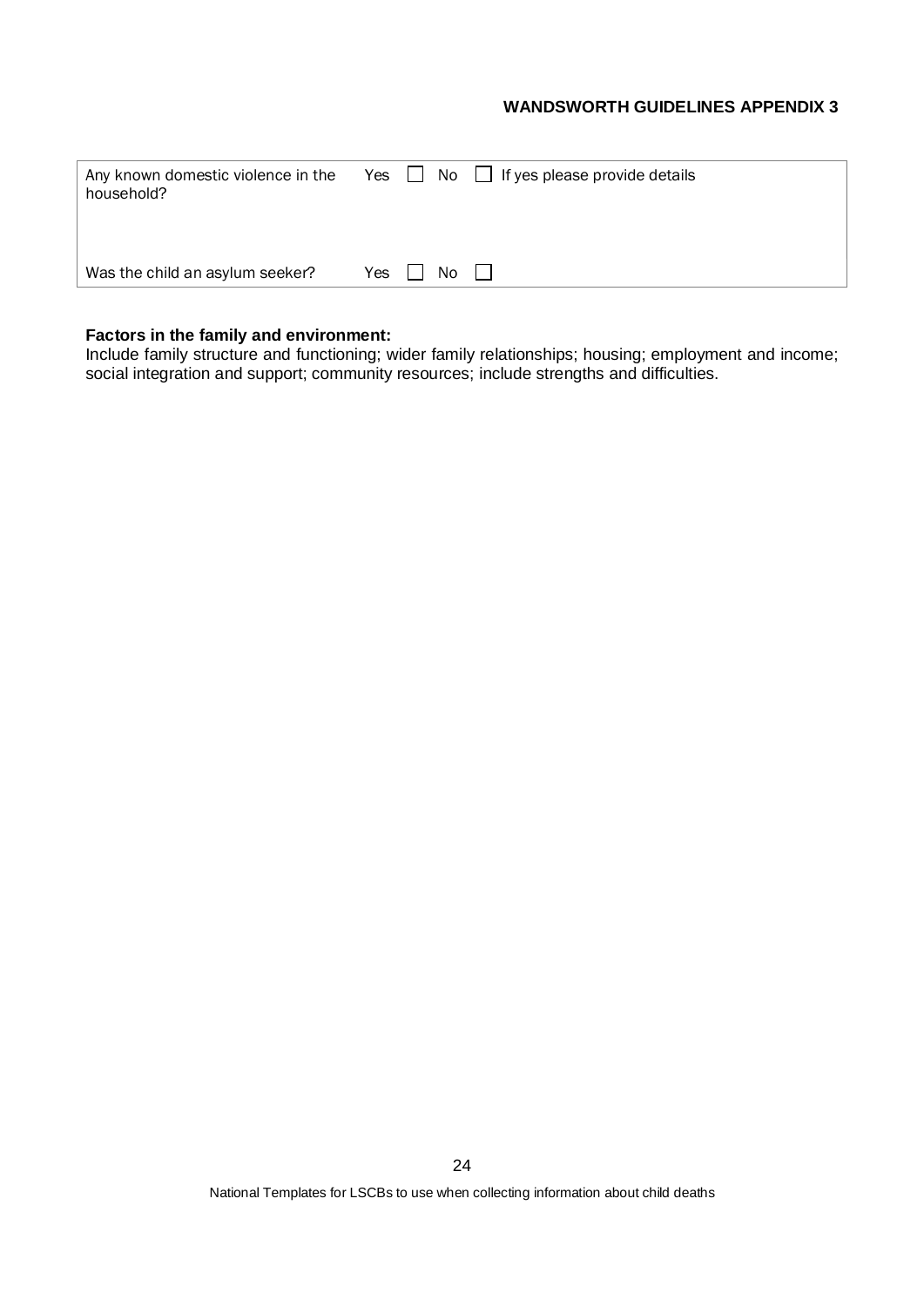# **F Service Provision**

#### **Details of agency involvement**

Include dates of first and most recent contact with family; services offered/provided.

| Agency / professional                                          | contact    | Date of first | Date of most<br>recent contact |                          | Details of services offered / provided. |
|----------------------------------------------------------------|------------|---------------|--------------------------------|--------------------------|-----------------------------------------|
| Health:                                                        | $\sqrt{2}$ | $\sqrt{2}$    | $\sqrt{2}$                     | $\sqrt{2}$               |                                         |
| If more than one health professional please give details below |            |               |                                |                          |                                         |
|                                                                | $\prime$   |               |                                | $\prime$                 |                                         |
|                                                                | $\sqrt{2}$ |               | $\sqrt{2}$                     | $\prime$                 |                                         |
|                                                                |            |               |                                | $\sqrt{2}$               |                                         |
|                                                                | $\sqrt{2}$ |               |                                | $\prime$                 |                                         |
| Hospital in-patient                                            | Γ          |               | $\sqrt{2}$                     | $\sqrt{2}$               |                                         |
| Hospital out-patient                                           |            |               |                                | $\prime$                 |                                         |
| <b>Emergency Dept</b>                                          |            |               |                                | $\prime$                 |                                         |
| GP                                                             | $\prime$   |               | $\sqrt{2}$                     | $\bigg)$                 |                                         |
| <b>Health Visitor</b>                                          |            |               | $\sqrt{2}$                     | $\prime$                 |                                         |
| School Nurse                                                   |            |               |                                | $\prime$                 |                                         |
| <b>CAMHS</b>                                                   |            |               |                                | $\sqrt{2}$               |                                         |
| Other Health (Please specify)                                  |            |               |                                |                          |                                         |
|                                                                | $\sqrt{2}$ |               |                                | $\prime$                 |                                         |
|                                                                |            |               |                                | $\prime$                 |                                         |
|                                                                | Γ          |               |                                | $\prime$                 |                                         |
| Police                                                         | Γ          | $\prime$      | $\sqrt{2}$                     | $\overline{\phantom{a}}$ |                                         |
| Children's Social Care                                         |            |               |                                | $\prime$                 |                                         |
| School / nursery etc                                           |            |               |                                | $\prime$                 |                                         |
| Connexions                                                     | $\prime$   |               | $\sqrt{2}$                     | $\sqrt{2}$               |                                         |
| Probation                                                      |            |               |                                |                          |                                         |
| Other (Please specify)                                         |            |               |                                |                          |                                         |
|                                                                |            |               |                                |                          |                                         |
|                                                                |            |               |                                |                          |                                         |
|                                                                |            |               |                                |                          |                                         |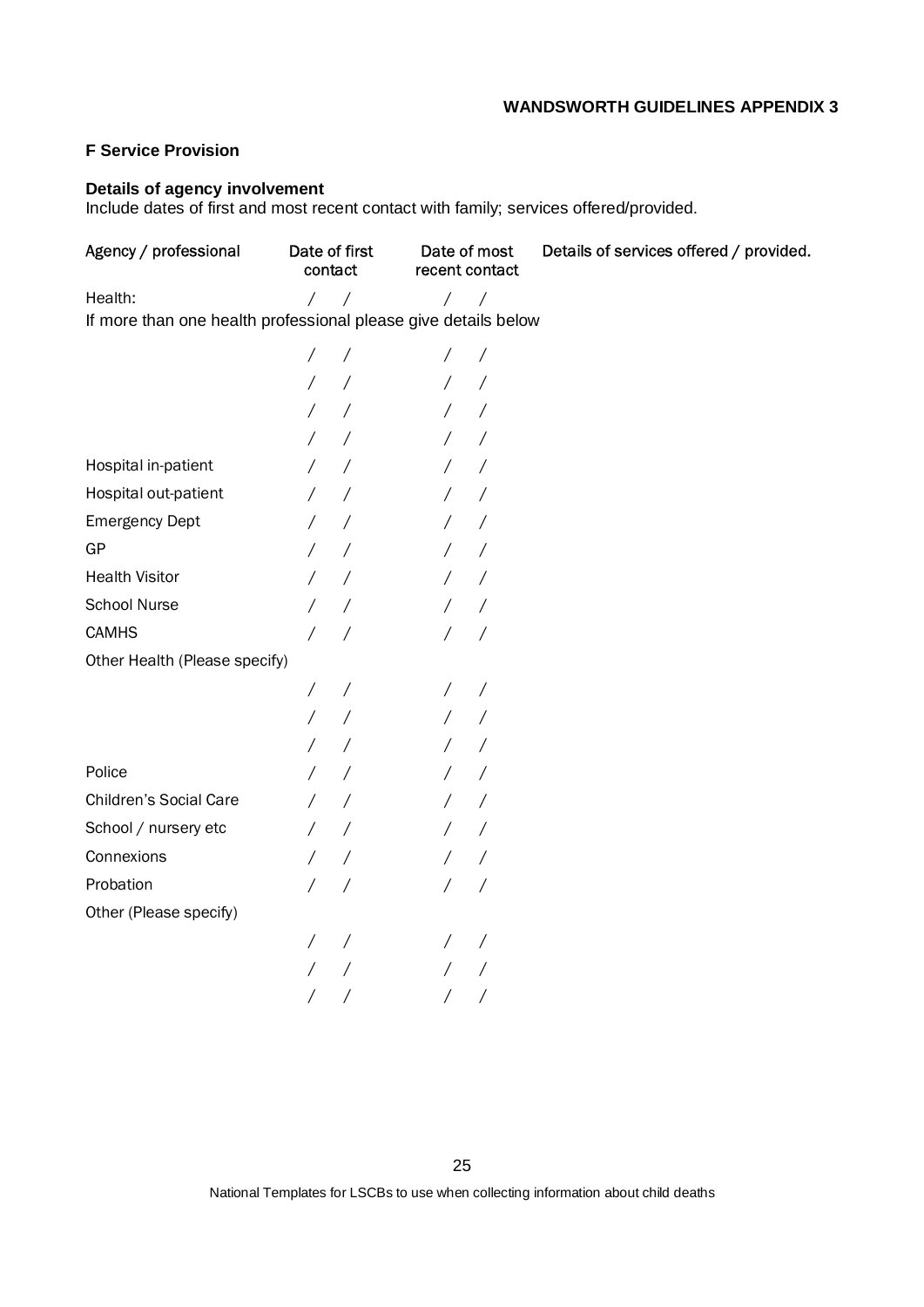#### **Factors in relation to service provision**

Include any identified services both required and provided; any gaps between child's or family member's needs and service provision; any issues in relation to service provision or uptake

#### **Issues for discussion**

Include any action or learning to be taken as a result of the child's death; issues that require broader multi-agency discussion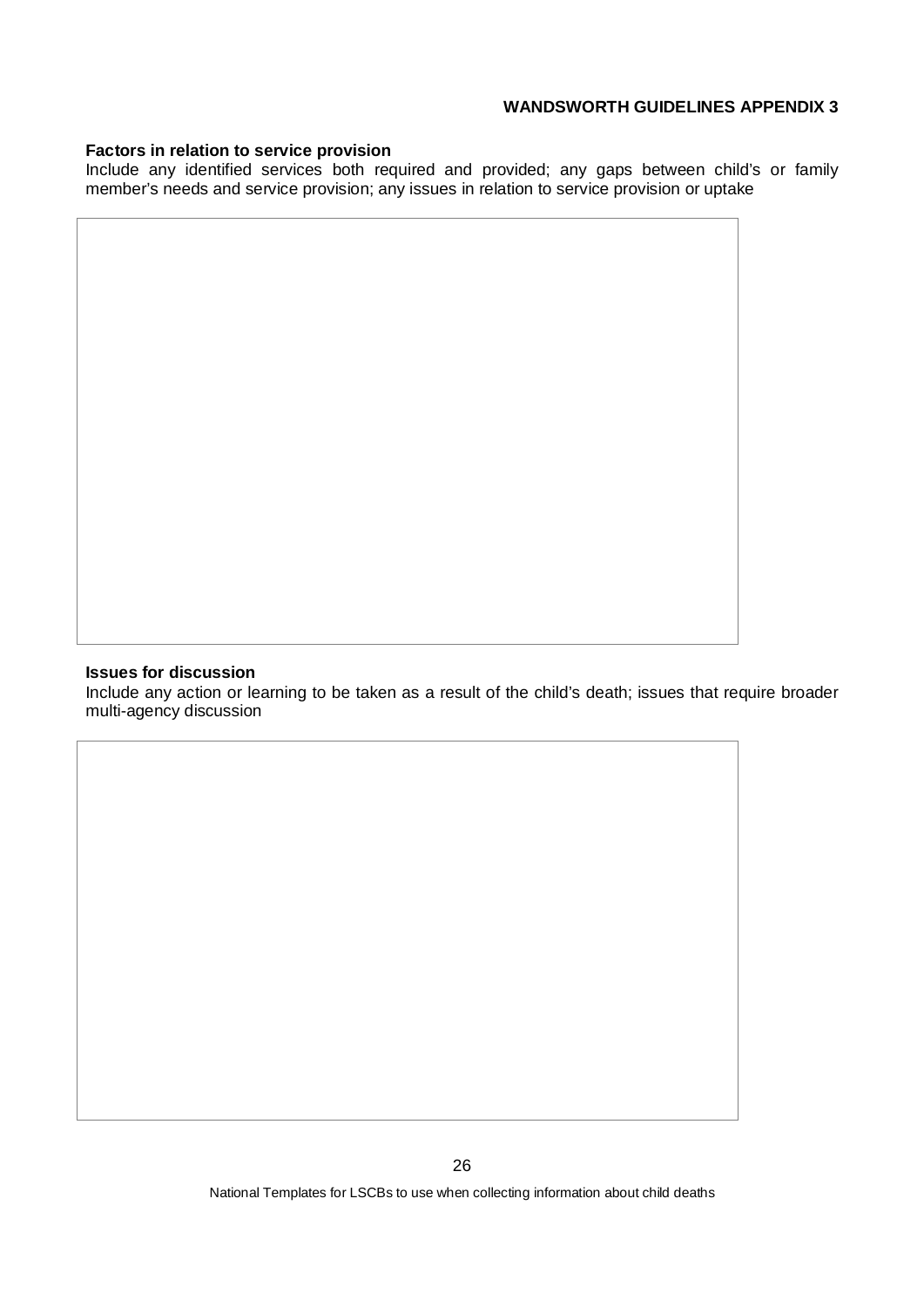| Date of incident                                                                         | <b>Collision time</b>                                      |  |  |  |  |  |  |
|------------------------------------------------------------------------------------------|------------------------------------------------------------|--|--|--|--|--|--|
| <b>Casualty class</b><br>Driver or rider                                                 |                                                            |  |  |  |  |  |  |
| Pedestrian                                                                               |                                                            |  |  |  |  |  |  |
| Vehicle or pillion passenger                                                             |                                                            |  |  |  |  |  |  |
| Not known                                                                                |                                                            |  |  |  |  |  |  |
| If child was the driver or passenger or a pedestrian. Type of vehicle that hit the child |                                                            |  |  |  |  |  |  |
| Pedal cycle                                                                              | Other motor vehicle                                        |  |  |  |  |  |  |
| $\overline{\phantom{a}}$<br>Motorcycle $\leq$ 50 cc                                      | Other non-motor vehicle                                    |  |  |  |  |  |  |
| $\overline{\phantom{a}}$<br>Motorcycle $>$ 50 cc and $\leq$ 125 cc                       | Ridden horse                                               |  |  |  |  |  |  |
| $\overline{\phantom{a}}$<br>Motorcycle > 125 cc and $\leq$ 500 cc                        | Agricultural vehicle (include diggers etc)                 |  |  |  |  |  |  |
| $\overline{\phantom{a}}$<br>Motorcycle > 500 cc                                          | Tram / light rail                                          |  |  |  |  |  |  |
| Taxi / private hire car                                                                  | Goods vehicle $\leq$ 3.5 tonnes mgw                        |  |  |  |  |  |  |
| Car                                                                                      | Goods vehicle $>$ 3.5 tonnes mgw and $<$ 7.5 tonnes<br>mgw |  |  |  |  |  |  |
| Minibus (8 - 16 passenger seats)                                                         | Goods vehicle > 7.5 tonnes mgw                             |  |  |  |  |  |  |
| Bus or coach (17 or more passenger<br>seats                                              | Not known<br>$\Box$                                        |  |  |  |  |  |  |
| Age of driver of vehicle that hit the child                                              |                                                            |  |  |  |  |  |  |
|                                                                                          | Breath test of driver of vehicle that hit the child        |  |  |  |  |  |  |
| Not applicable                                                                           | Refused to provide                                         |  |  |  |  |  |  |
| Positive                                                                                 | Driver not contacted at time of accident                   |  |  |  |  |  |  |
| Negative                                                                                 | Not provided (medical reasons)                             |  |  |  |  |  |  |
| Not requested                                                                            | Not known                                                  |  |  |  |  |  |  |
| If child was the driver or passenger. Type of vehicle the child was in                   |                                                            |  |  |  |  |  |  |
| Pedal cycle                                                                              | Other motor vehicle                                        |  |  |  |  |  |  |
| Motorcycle $\leq$ 50 cc                                                                  | Other non-motor vehicle                                    |  |  |  |  |  |  |
| Motorcycle > 50 cc and $\leq$ 125 cc                                                     | Ridden horse                                               |  |  |  |  |  |  |
| Motorcycle > 125 cc and $\leq$ 500 cc                                                    | Agricultural vehicle (include diggers etc)                 |  |  |  |  |  |  |
| Motorcycle > 500 cc                                                                      | Tram / light rail                                          |  |  |  |  |  |  |
| Taxi / private hire car                                                                  | Goods vehicle $\leq$ 3.5 tonnes mgw                        |  |  |  |  |  |  |
| Car                                                                                      | Goods vehicle $>$ 3.5 tonnes mgw and $<$ 7.5 tonnes<br>mgw |  |  |  |  |  |  |
| Minibus (8 - 16 passenger seats)                                                         | $\Box$<br>Goods vehicle > 7.5 tonnes mgw                   |  |  |  |  |  |  |
| Bus or coach (17 or more passenger<br>seats                                              | $\Box$<br>Not known                                        |  |  |  |  |  |  |
| Breath test of driver of vehicle that child was in                                       |                                                            |  |  |  |  |  |  |

#### Breath test of driver of vehicle that child was in

National Templates for LSCBs to use when collecting information about child deaths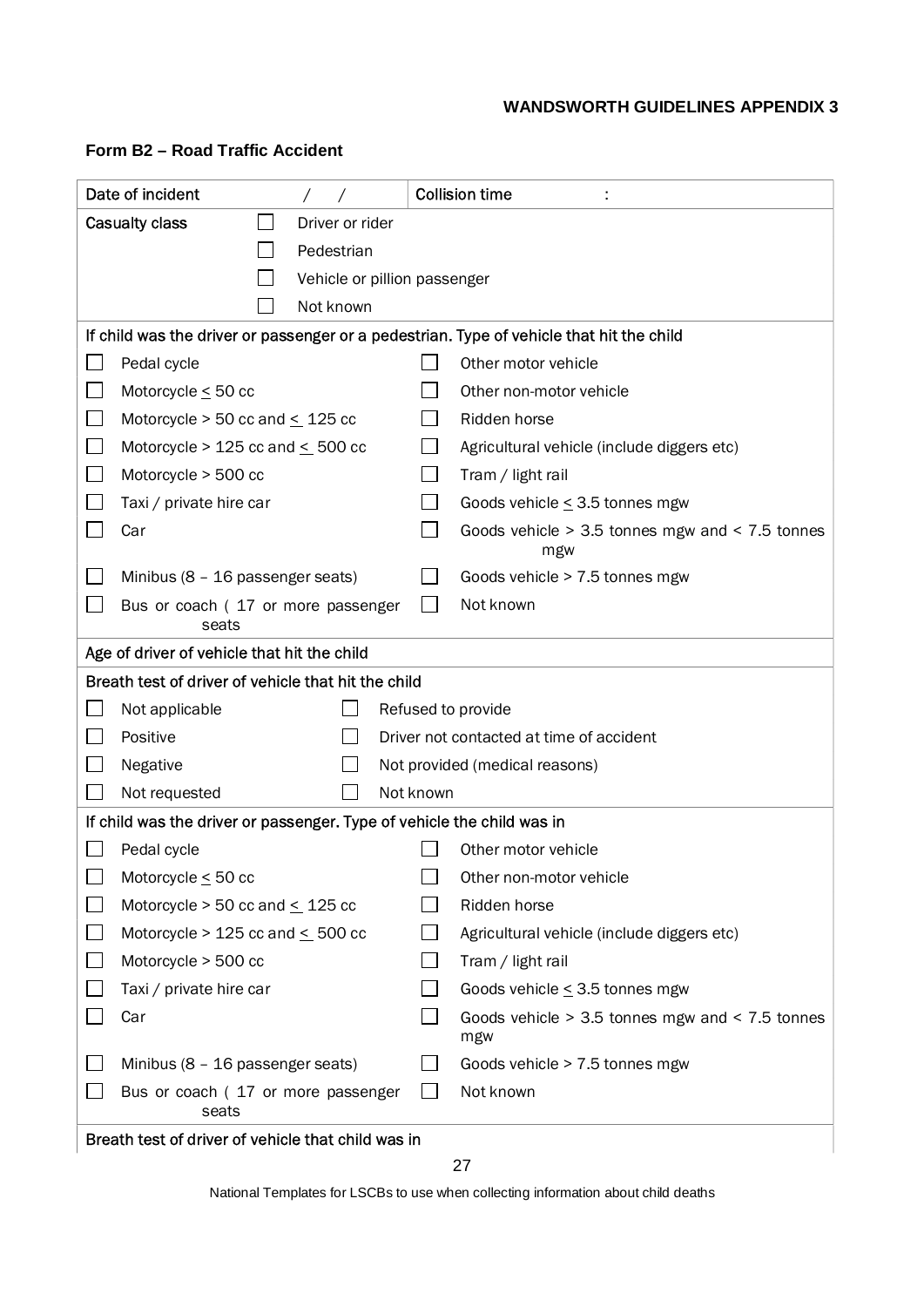| Not applicable<br>Positive<br>Negative                                |           | Refused to provide<br>Driver not contacted at time of accident<br>Not provided (medical reasons) |  |
|-----------------------------------------------------------------------|-----------|--------------------------------------------------------------------------------------------------|--|
| Not requested                                                         |           | Not known                                                                                        |  |
| Did vehicle have restraints?                                          | Yes<br>No | Were restraints used?<br>Yes                                                                     |  |
|                                                                       |           | No<br>Not known<br>Not known                                                                     |  |
| Did vehicle have air bags?                                            | Yes       | Did airbags deploy?<br>Yes                                                                       |  |
|                                                                       | No        | No                                                                                               |  |
|                                                                       |           | Not known<br>Not known                                                                           |  |
| Was airbag switched on?                                               | Yes       |                                                                                                  |  |
|                                                                       | No        |                                                                                                  |  |
|                                                                       |           | Not known                                                                                        |  |
| If child was passenger                                                |           |                                                                                                  |  |
| Age of driver of vehicle that child was in                            |           |                                                                                                  |  |
| Passenger position                                                    |           | Front seat passenger<br>Rear seat passenger                                                      |  |
|                                                                       | Other     |                                                                                                  |  |
| If child was pedestrian (pedestrian location)                         |           |                                                                                                  |  |
| In carriageway, crossing on pedestrian<br>crossing facility.          |           | In centre of carriageway, no on refuge island or<br>central reservation                          |  |
| crossing<br>carriageway,<br>In.<br>zig-zag lines at crossing approach |           | within<br>In carriageway, not crossing                                                           |  |
| carriageway,<br>crossing<br>In.<br>zig-zag lines at crossing exit     |           | On footway or verge<br>within                                                                    |  |
| In carriageway, crossing elsewhere                                    |           | Not known                                                                                        |  |
| reservation                                                           |           | On central refuge island or central $\Box$ Other (please specify):                               |  |
|                                                                       |           |                                                                                                  |  |
| If pedal cycle of motor cycle, was a helmet worn?                     |           | Yes                                                                                              |  |
|                                                                       |           | No                                                                                               |  |
|                                                                       |           | Not known                                                                                        |  |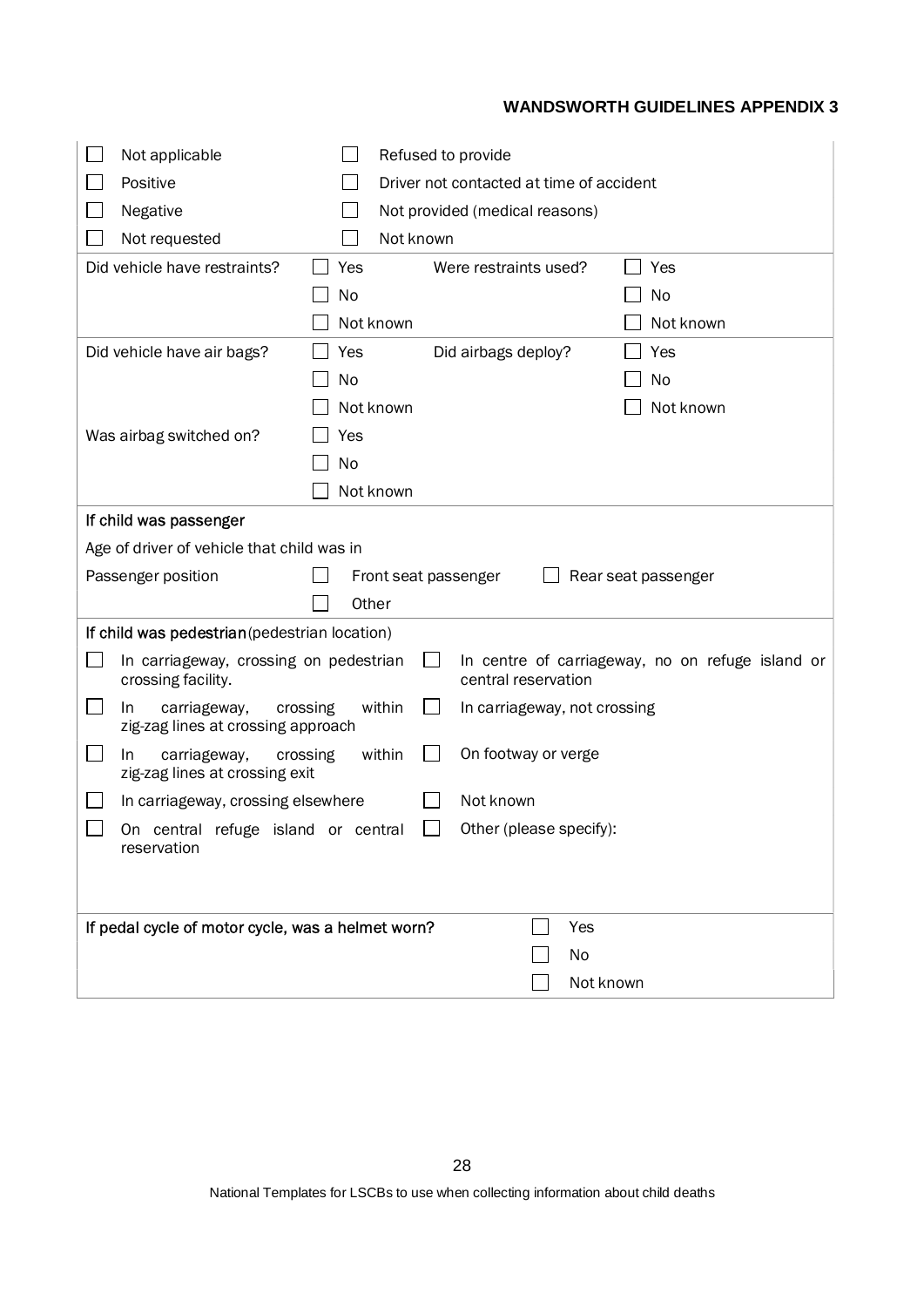| Type of drowning:                | <b>Bath</b><br>Garden pond<br>River / lake / canal<br>Swimming pool | Domestic<br>Private<br>Municipal |           |  |
|----------------------------------|---------------------------------------------------------------------|----------------------------------|-----------|--|
|                                  |                                                                     | Not known                        |           |  |
|                                  | Not known                                                           |                                  |           |  |
|                                  | Other (please specify)                                              |                                  |           |  |
|                                  |                                                                     |                                  |           |  |
| For garden pond / pool drowning: |                                                                     |                                  |           |  |
|                                  | Was the garden pond or swimming pool secured (fenced)?              |                                  | Yes       |  |
|                                  |                                                                     |                                  | No        |  |
|                                  |                                                                     |                                  | Not known |  |

# **Form B3 – Drowning**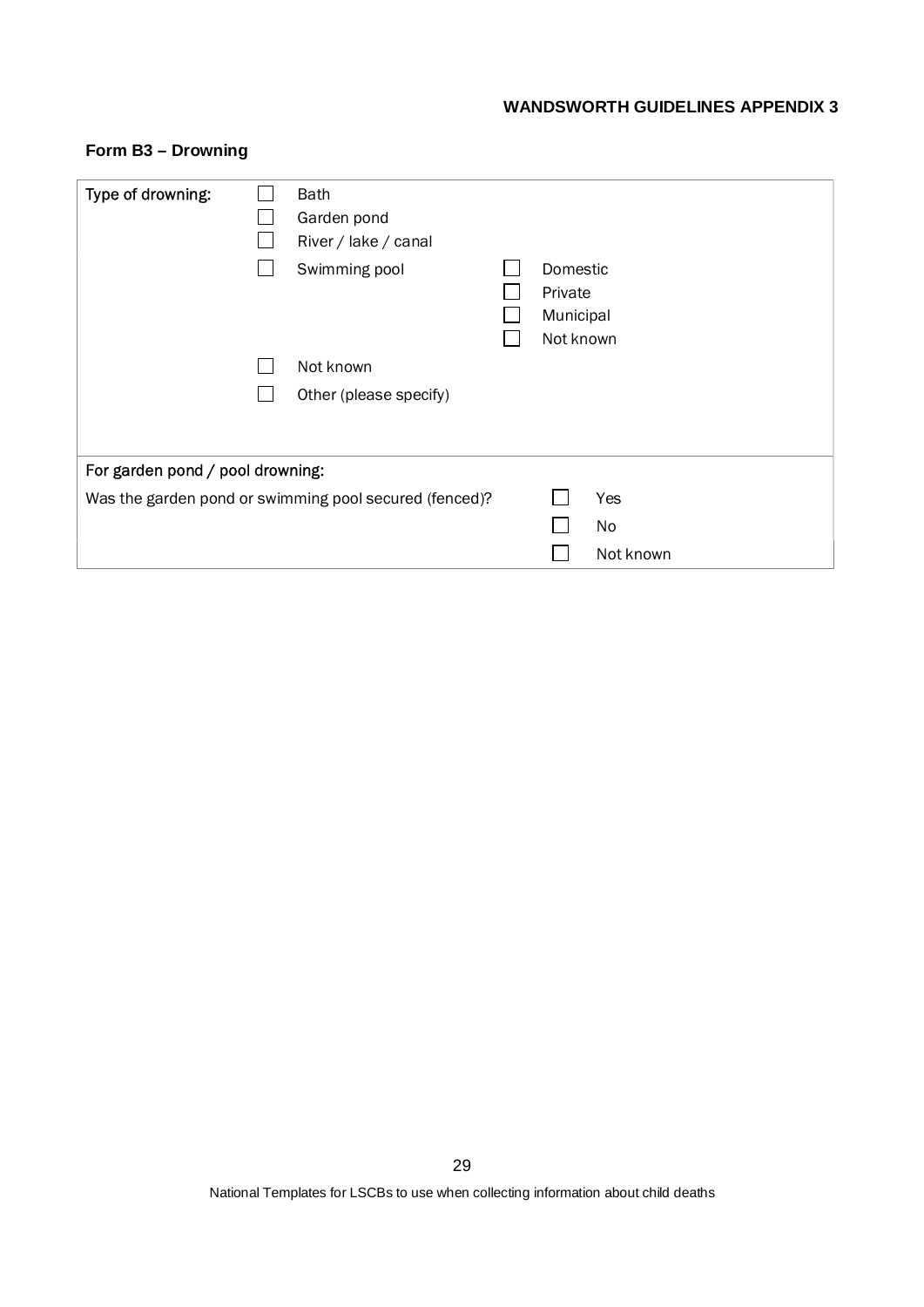| Type of fire / burns:                | $\blacksquare$ | Fire<br>Electrical<br>Chemical<br><b>Hot Liquid</b><br>Not known<br>Other (please specify) |                   |                                           |
|--------------------------------------|----------------|--------------------------------------------------------------------------------------------|-------------------|-------------------------------------------|
| If fire:                             |                |                                                                                            |                   |                                           |
| Location of fire:                    | $\Box$         |                                                                                            |                   | Residential accommodation, please specify |
|                                      | $\Box$         | Main trade or business, please specify                                                     |                   |                                           |
|                                      | $\Box$         | Mobile, specify                                                                            |                   |                                           |
|                                      |                | Other, specify                                                                             |                   |                                           |
|                                      |                | Not known                                                                                  |                   |                                           |
| Was a fire / smoke alarm present?    |                |                                                                                            | П                 | Yes                                       |
|                                      |                |                                                                                            |                   | No                                        |
|                                      |                |                                                                                            |                   | Not known                                 |
| Was a fire / smoke alarm functional? |                |                                                                                            | $\vert \ \ \vert$ | Yes                                       |
|                                      |                |                                                                                            |                   | No                                        |
|                                      |                |                                                                                            |                   | Not known                                 |

# **Form B4 – Fire / burns**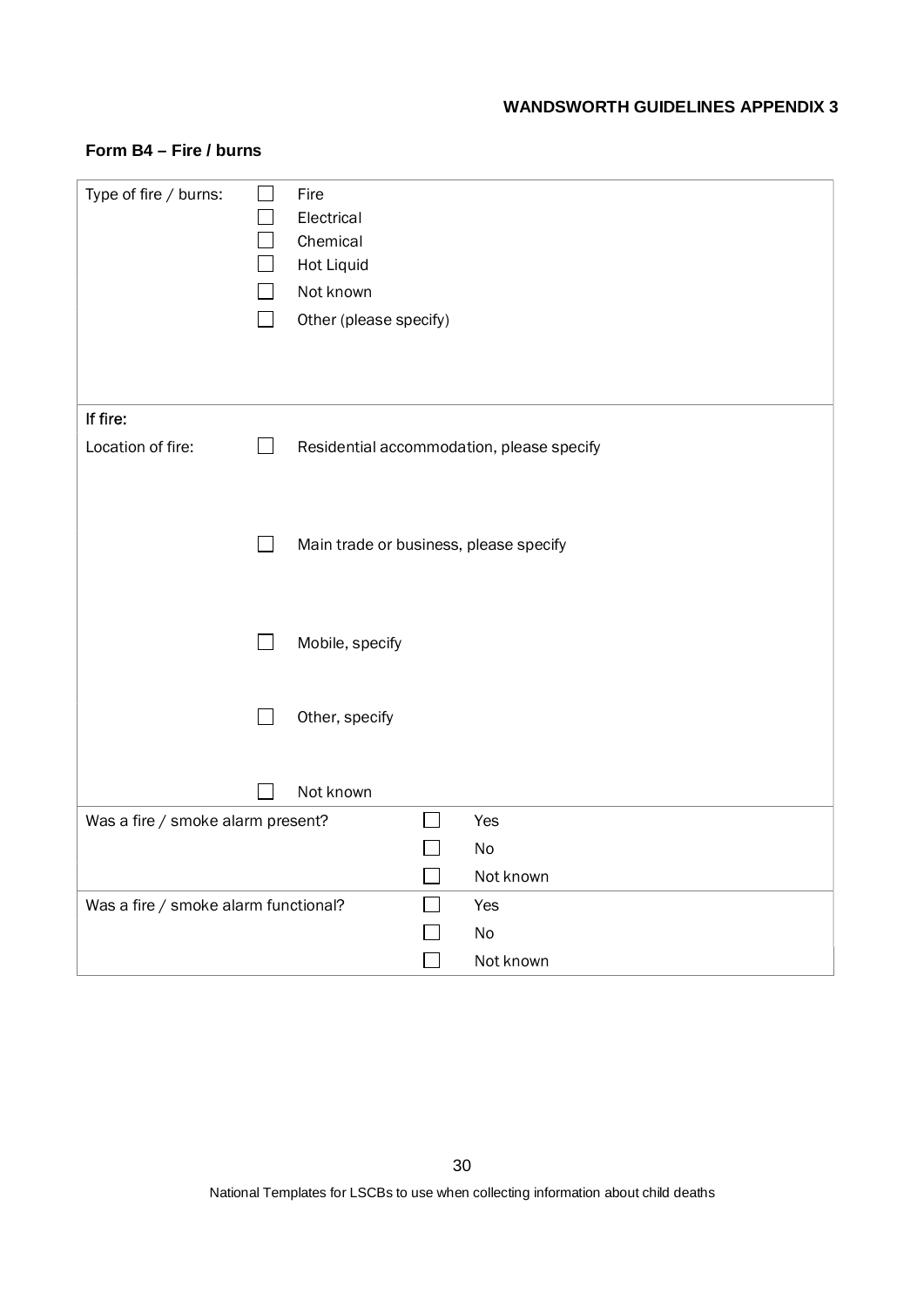# **Form B5 – Poisoning**

| Form of substance:     |        | Solid                                      |
|------------------------|--------|--------------------------------------------|
|                        |        | Gas                                        |
|                        |        | Liquid                                     |
|                        |        | Unspecified                                |
| Type of substance:     | $\sim$ | Household products, please specify         |
|                        |        |                                            |
|                        |        |                                            |
|                        |        |                                            |
|                        |        |                                            |
|                        |        | Prescription medicines, please specify     |
|                        |        |                                            |
|                        |        |                                            |
|                        |        |                                            |
|                        |        |                                            |
|                        |        | Non-prescription medicines, please specify |
|                        |        |                                            |
|                        |        |                                            |
|                        |        |                                            |
|                        |        |                                            |
|                        |        | Not known                                  |
| Location of poisoning: |        |                                            |
|                        |        |                                            |
|                        |        |                                            |
|                        |        |                                            |
|                        |        |                                            |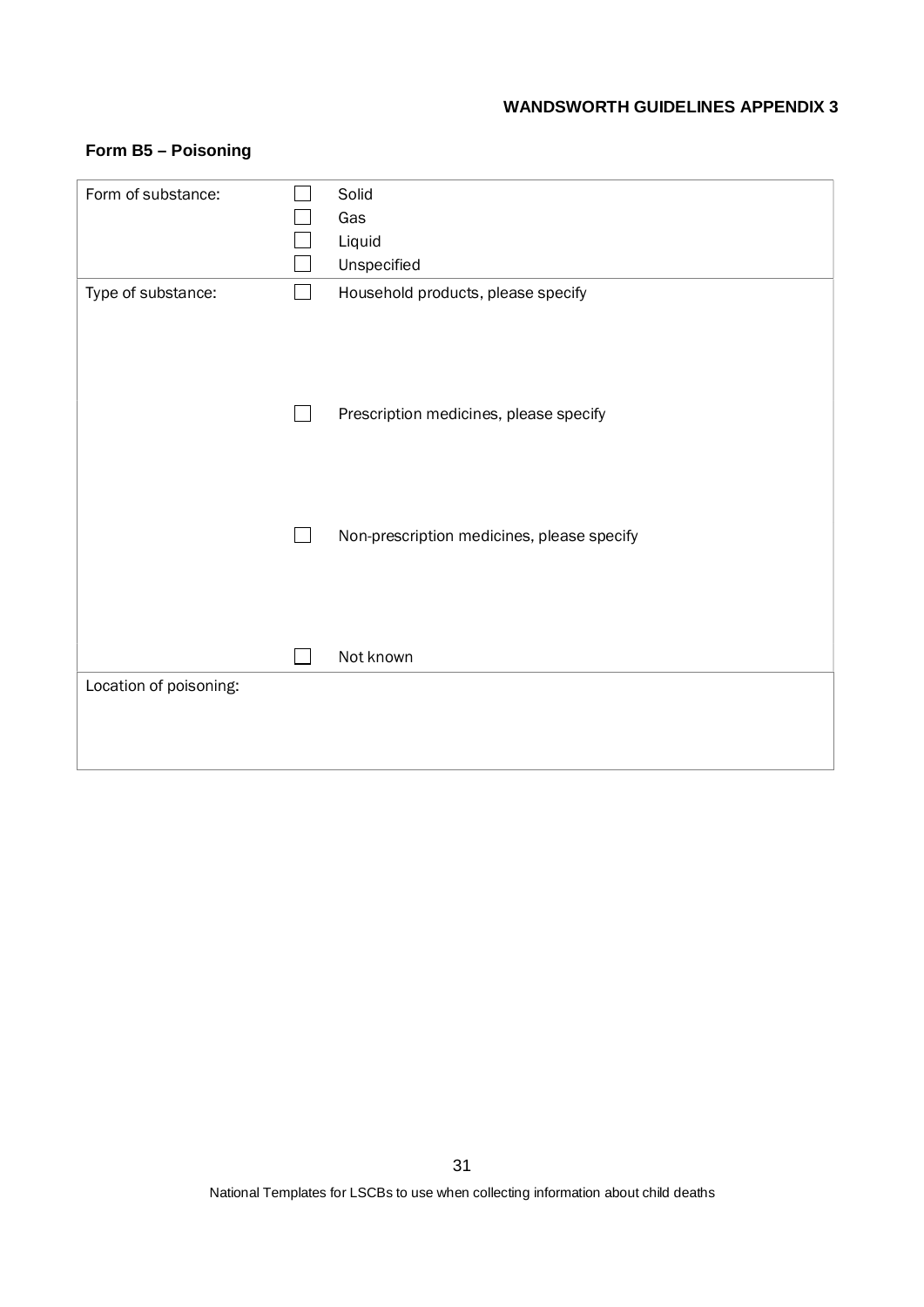# **Form B6 – Other non-intentional injury**

| suffocation, bite, sting, electric shock etc). | Specify nature of non-intentional injury (e.g. fall, collision not involving a motor vehicle, sports injury, |
|------------------------------------------------|--------------------------------------------------------------------------------------------------------------|
|                                                |                                                                                                              |
|                                                |                                                                                                              |
|                                                |                                                                                                              |
|                                                |                                                                                                              |
|                                                |                                                                                                              |
| Brief account of events:                       |                                                                                                              |
|                                                |                                                                                                              |
|                                                |                                                                                                              |
|                                                |                                                                                                              |
|                                                |                                                                                                              |
|                                                |                                                                                                              |
|                                                |                                                                                                              |
| Location of incident:                          | Home or garden of usual residence                                                                            |
|                                                | Other home or garden                                                                                         |
|                                                | Public place (e.g. park)                                                                                     |
|                                                | School or other educational institutional                                                                    |
|                                                | Public building                                                                                              |
|                                                | Other building                                                                                               |
|                                                | Other, please specify                                                                                        |
|                                                | Not known                                                                                                    |
| If fall                                        |                                                                                                              |
| Type of fall:                                  | Fall on same level                                                                                           |
|                                                | Fall from building or structure                                                                              |
|                                                | Fall on or from stairs                                                                                       |
|                                                | Other fall from one level in another                                                                         |
|                                                | Fall on or from ladder or stepladder                                                                         |
|                                                | Unspecified fall                                                                                             |
| Approximate height of fall:                    |                                                                                                              |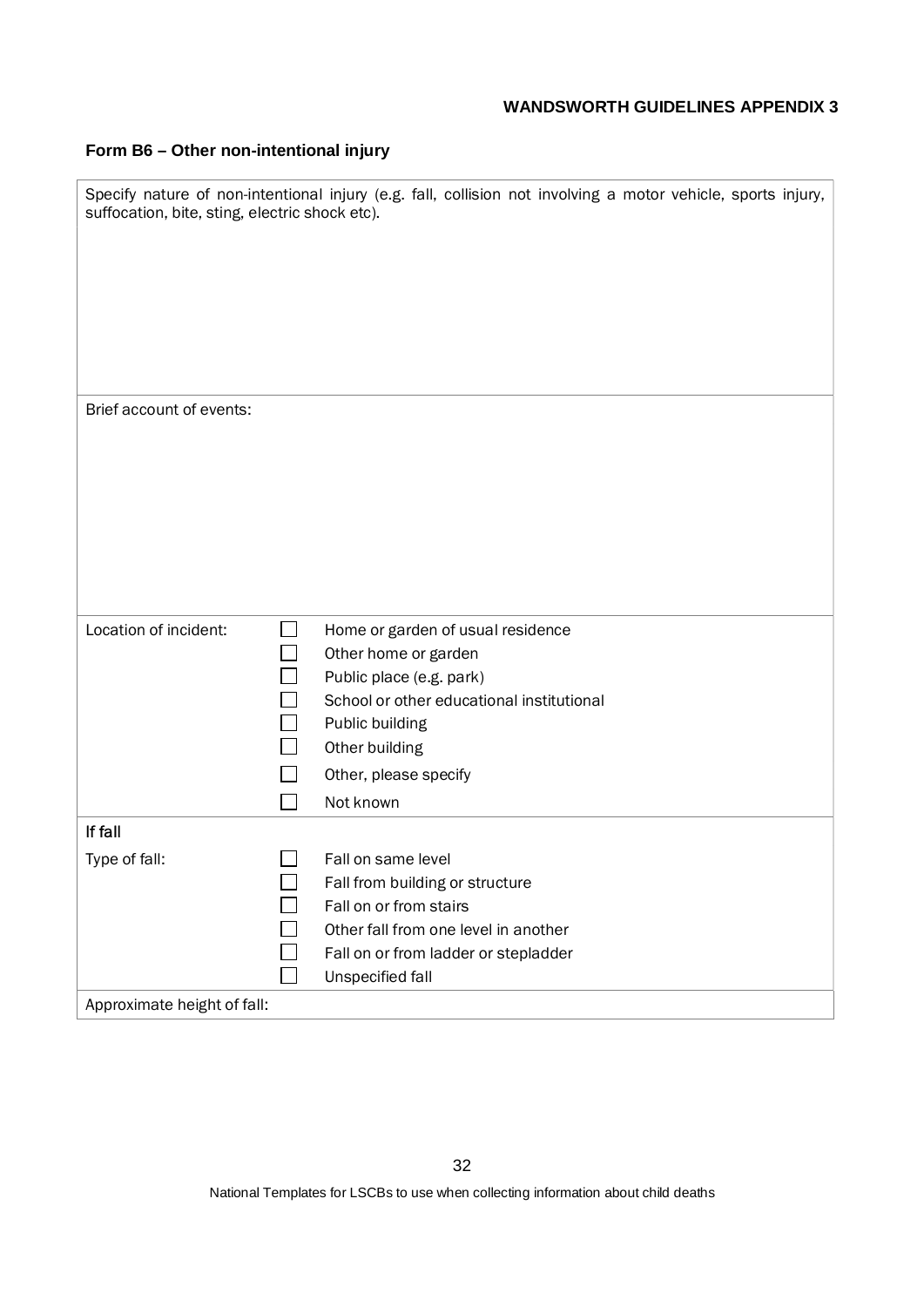## **Form B7 – Substance Misuse**

| Was the child known to substance misuse services? |                                            |  |                           | Yes                              |
|---------------------------------------------------|--------------------------------------------|--|---------------------------|----------------------------------|
|                                                   |                                            |  |                           | No                               |
|                                                   |                                            |  |                           | Not known                        |
|                                                   | Was the child known to be currently using: |  |                           |                                  |
|                                                   | Heroin                                     |  | Ecstasy                   |                                  |
|                                                   | Methadone                                  |  | Cannabis                  |                                  |
|                                                   | <b>Other Opiates</b>                       |  |                           | Amphetamines (excluding Ecstasy) |
|                                                   | Solvents                                   |  | Major tranquilisers       |                                  |
|                                                   | Benzodiazepines                            |  | Cocaine (excluding Crack) |                                  |
|                                                   | <b>Barbiturates</b>                        |  | Anti-depressants          |                                  |
|                                                   | Alcohol                                    |  | Crack                     |                                  |
|                                                   | Hallucinogens                              |  | Other, please specify     |                                  |
|                                                   | Not known                                  |  |                           |                                  |
|                                                   |                                            |  |                           |                                  |
|                                                   |                                            |  |                           |                                  |
|                                                   |                                            |  |                           |                                  |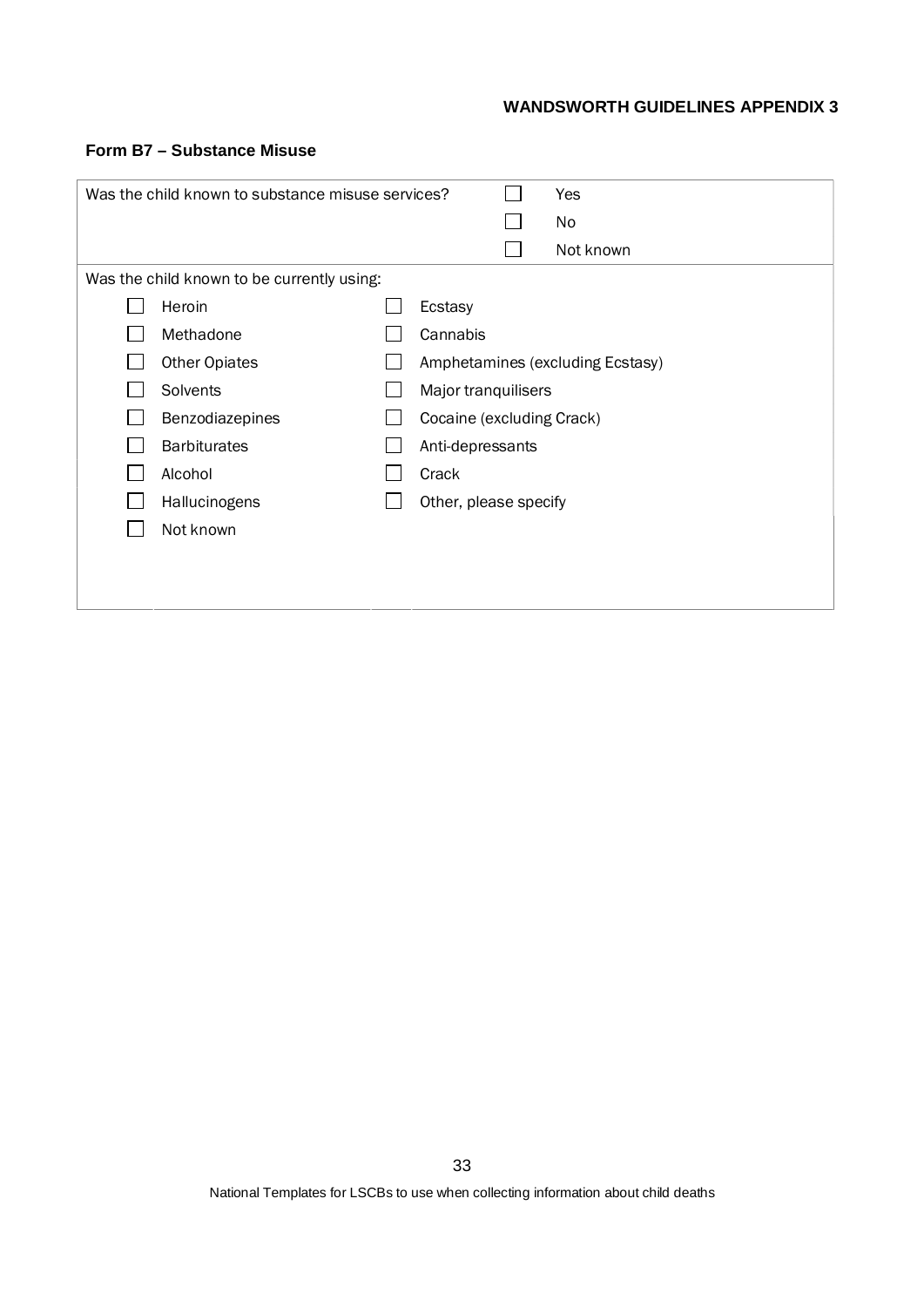| Method                      | Strangulation, asphyxiation or drowning<br>Shooting<br>Sharp instrument<br>Hitting or kicking<br><b>Blunt instrument</b><br>Fire<br>Poisoning, specify type<br>Other, please specify |
|-----------------------------|--------------------------------------------------------------------------------------------------------------------------------------------------------------------------------------|
| Relationship of perpetrator | Not known<br>Mother<br>Father<br>Other family member<br>Unrelated, known to child<br>Stranger<br>Not known                                                                           |

# **Form B8 – Apparent Homicide**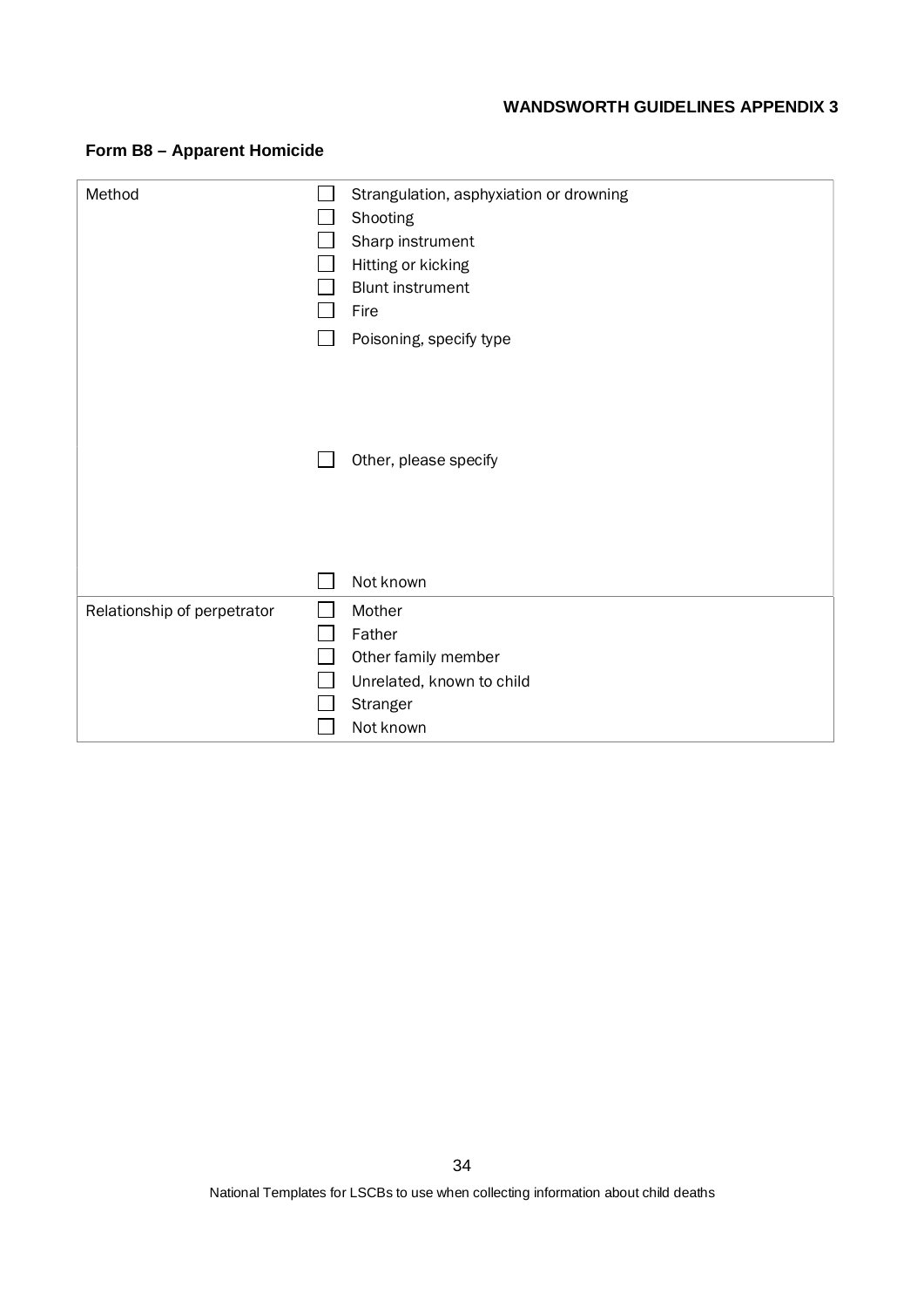# **Form B9 – Apparent Suicide**

| Method (If more than one, | Carbon monoxide poisoning                  |
|---------------------------|--------------------------------------------|
| give direct cause         | Suffocation                                |
|                           | Hanging / strangulation                    |
|                           | <b>Burning</b>                             |
|                           | Drowning                                   |
|                           | Electrocution                              |
|                           | Firearms                                   |
|                           | Cutting or stabbing                        |
|                           | Jumping from a height                      |
|                           | Jumping / lying before a train             |
|                           | Jumping / lying before a road              |
|                           | Other, please specify                      |
|                           |                                            |
|                           |                                            |
|                           |                                            |
|                           |                                            |
|                           | Not known                                  |
| Self-poisoning            | Household products, please specify         |
|                           |                                            |
|                           |                                            |
|                           |                                            |
|                           | Prescription medicines, please specify     |
|                           |                                            |
|                           |                                            |
|                           |                                            |
|                           | Non-prescription medicines, please specify |
|                           |                                            |
|                           |                                            |
|                           |                                            |
|                           | Other, please specify                      |
|                           |                                            |
|                           |                                            |
|                           |                                            |
|                           |                                            |
|                           | Not known                                  |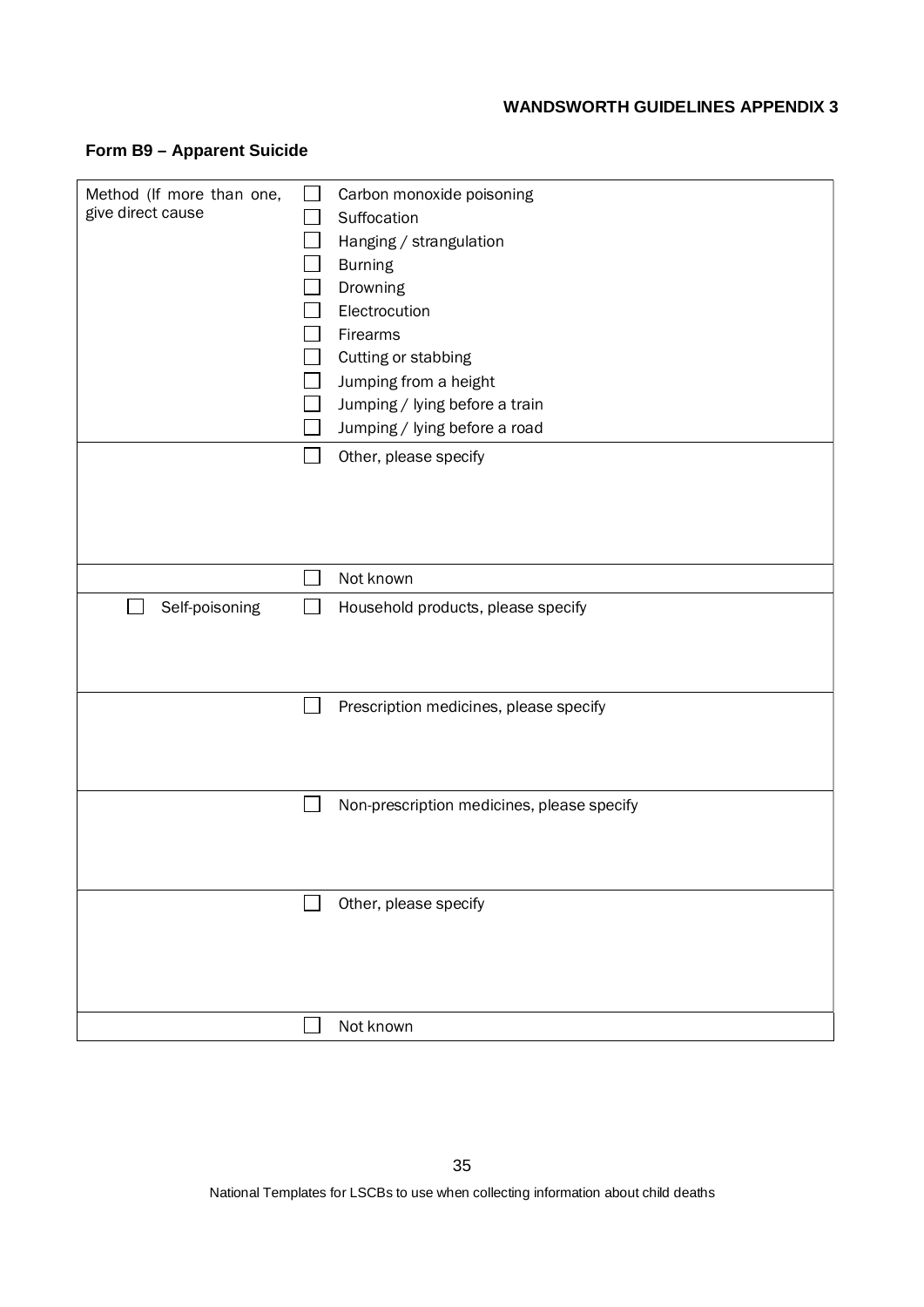# **Form B10 – Sudden unexpected death in infancy**

| In what position was the child put to sleep?                     | <b>Back</b><br>Front<br>Side<br>Not known                 |                                                |
|------------------------------------------------------------------|-----------------------------------------------------------|------------------------------------------------|
| Was the child sleeping with another person at the time of death? |                                                           | Yes<br>No<br>Not known                         |
| Where was the child put to sleep?                                | Bed<br>Cost<br>Carry cot<br>Sofa<br>Other, please specify | Moses basket<br>Car chair<br>Pram<br>Not known |
| Did any of the main carers of household members smoke?           |                                                           | Yes<br>No<br>Not known                         |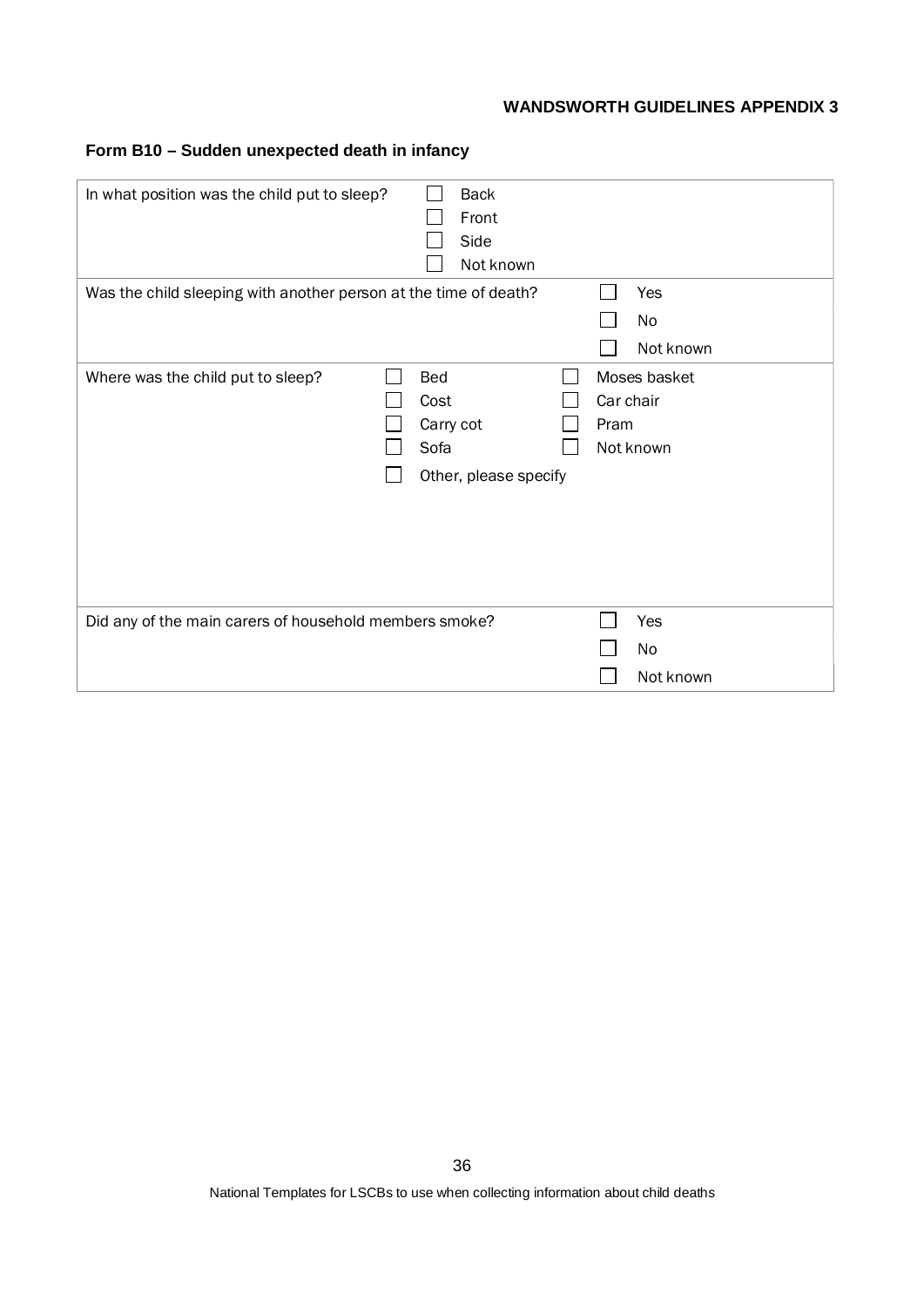# **Form B11 – Summary of post-mortem findings**

| Authorisation for post-mortem?                                                 | Coroner | Consent of family member                                                                               |
|--------------------------------------------------------------------------------|---------|--------------------------------------------------------------------------------------------------------|
| Pathologist conducting post-mortem                                             |         | Paediatric pathologist<br>General (adult) pathologist<br>Forensic pathologist<br>Other, please specify |
| Summary of clinical history from pathologist                                   |         |                                                                                                        |
| Ancillary investigations carried out                                           |         |                                                                                                        |
|                                                                                |         | Scene / circumstances investigation (specify what, when, by whom and summarise results                 |
|                                                                                |         |                                                                                                        |
| X-ray skeletal survey (specify by whom and results)                            |         |                                                                                                        |
| Microbiology (specify what, when and results)                                  |         |                                                                                                        |
| Virology (specify what, when and results)                                      |         |                                                                                                        |
| Toxicology (specify)                                                           |         |                                                                                                        |
| Metabolic investigations (specify)                                             |         |                                                                                                        |
| Cytogenetics (chromosomes)                                                     |         |                                                                                                        |
| Other investigations (specify)                                                 |         |                                                                                                        |
| Summary of gross (naked eye) pathology findings                                |         |                                                                                                        |
|                                                                                |         |                                                                                                        |
|                                                                                |         |                                                                                                        |
| Summary of histopathology findings                                             |         |                                                                                                        |
|                                                                                |         |                                                                                                        |
|                                                                                |         |                                                                                                        |
| Summary of pathologists conclusions on cause of death and contributory factors |         |                                                                                                        |
|                                                                                |         |                                                                                                        |
|                                                                                |         |                                                                                                        |
|                                                                                |         |                                                                                                        |
|                                                                                |         |                                                                                                        |
| Cause of death as given by pathologist                                         |         |                                                                                                        |

National Templates for LSCBs to use when collecting information about child deaths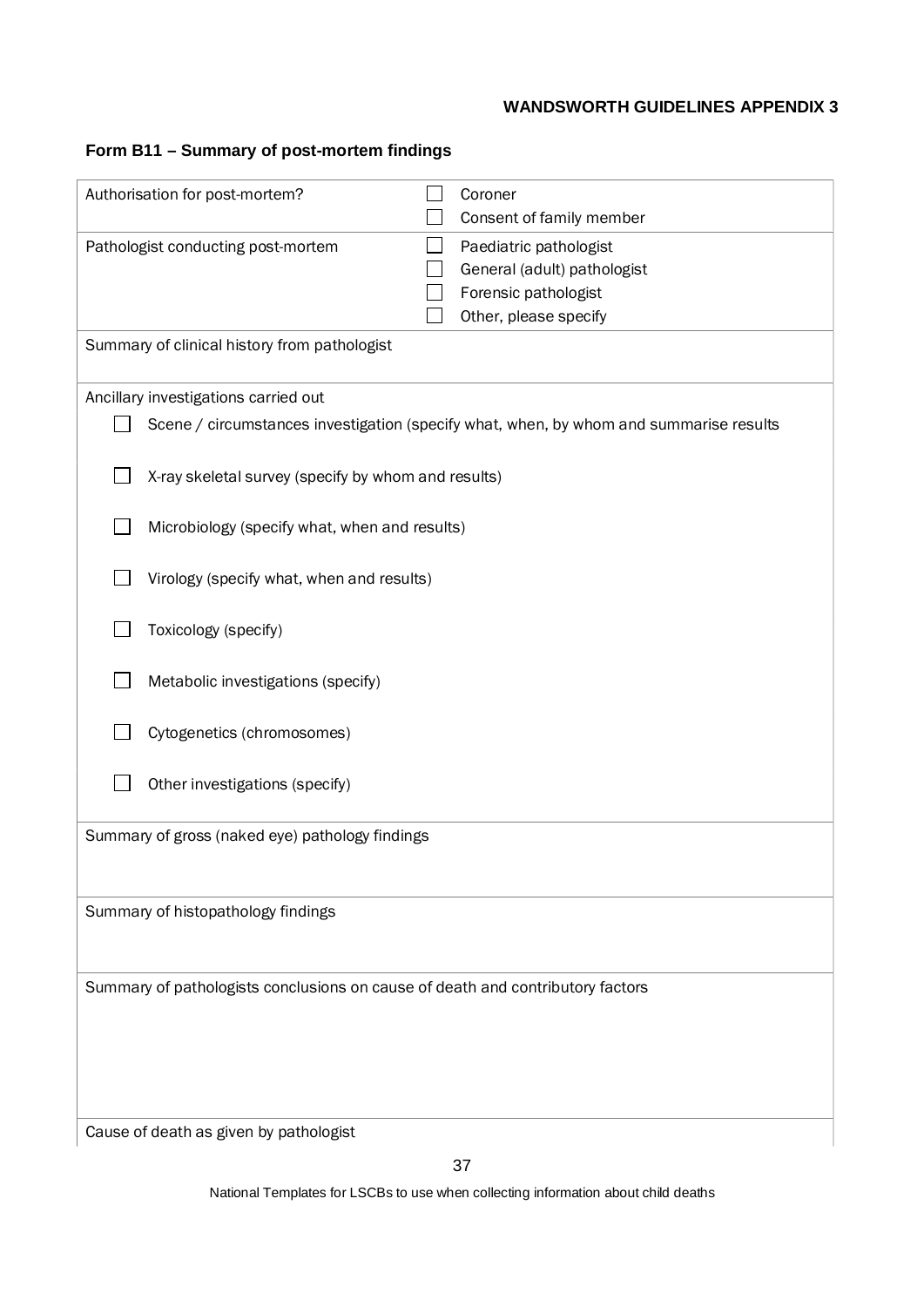| I la                               |  |  |
|------------------------------------|--|--|
| $\vert \vert$ Ib                   |  |  |
| $\Box$ Ic                          |  |  |
| $\mathsf{I} \mathsf{I} \mathsf{I}$ |  |  |

Any other relevant information from post-mortem examination

Name of person completing this form

Designation

Date / / /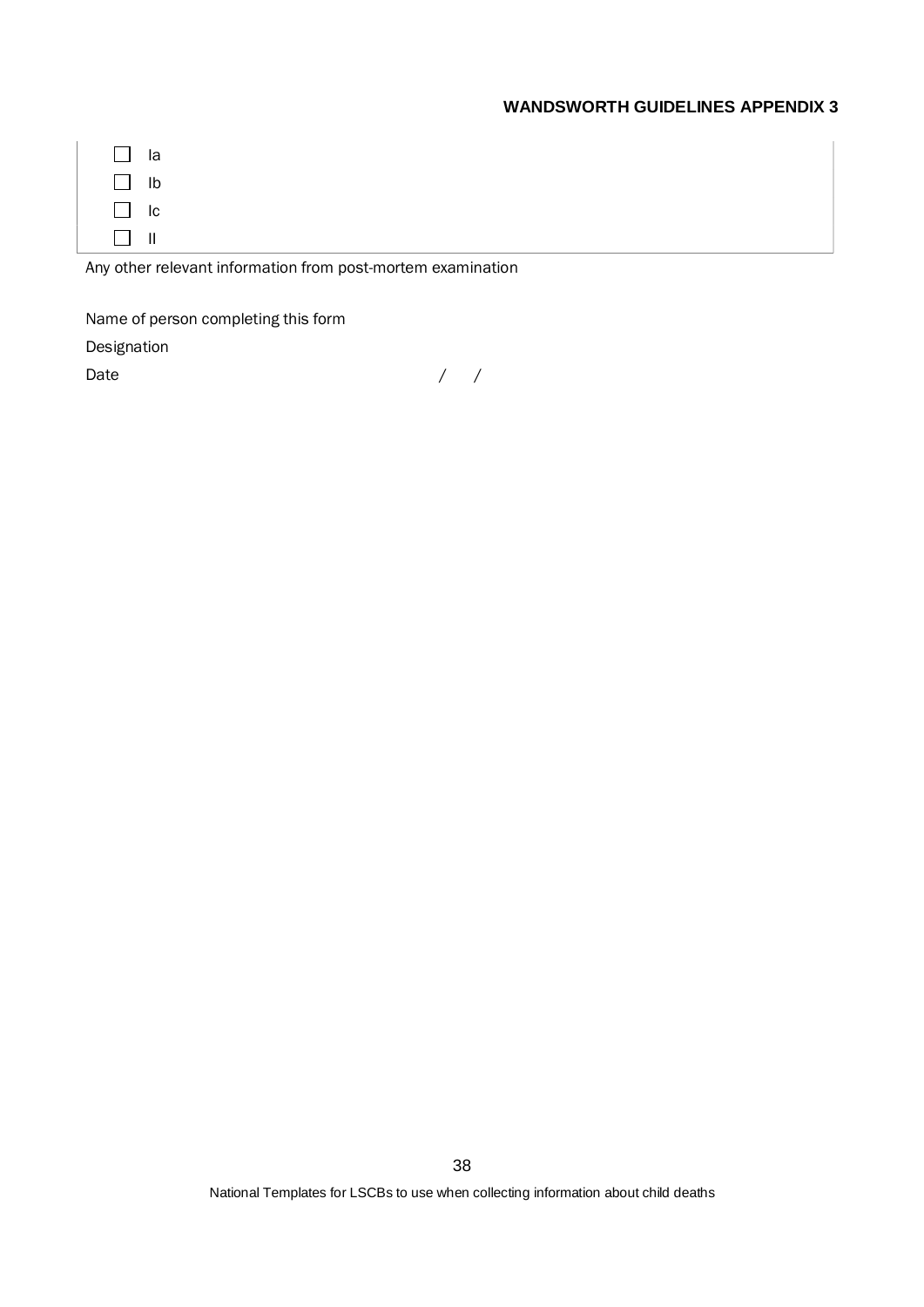# **WANDSWORTH GUIDELINES**

**APPENDIX 4**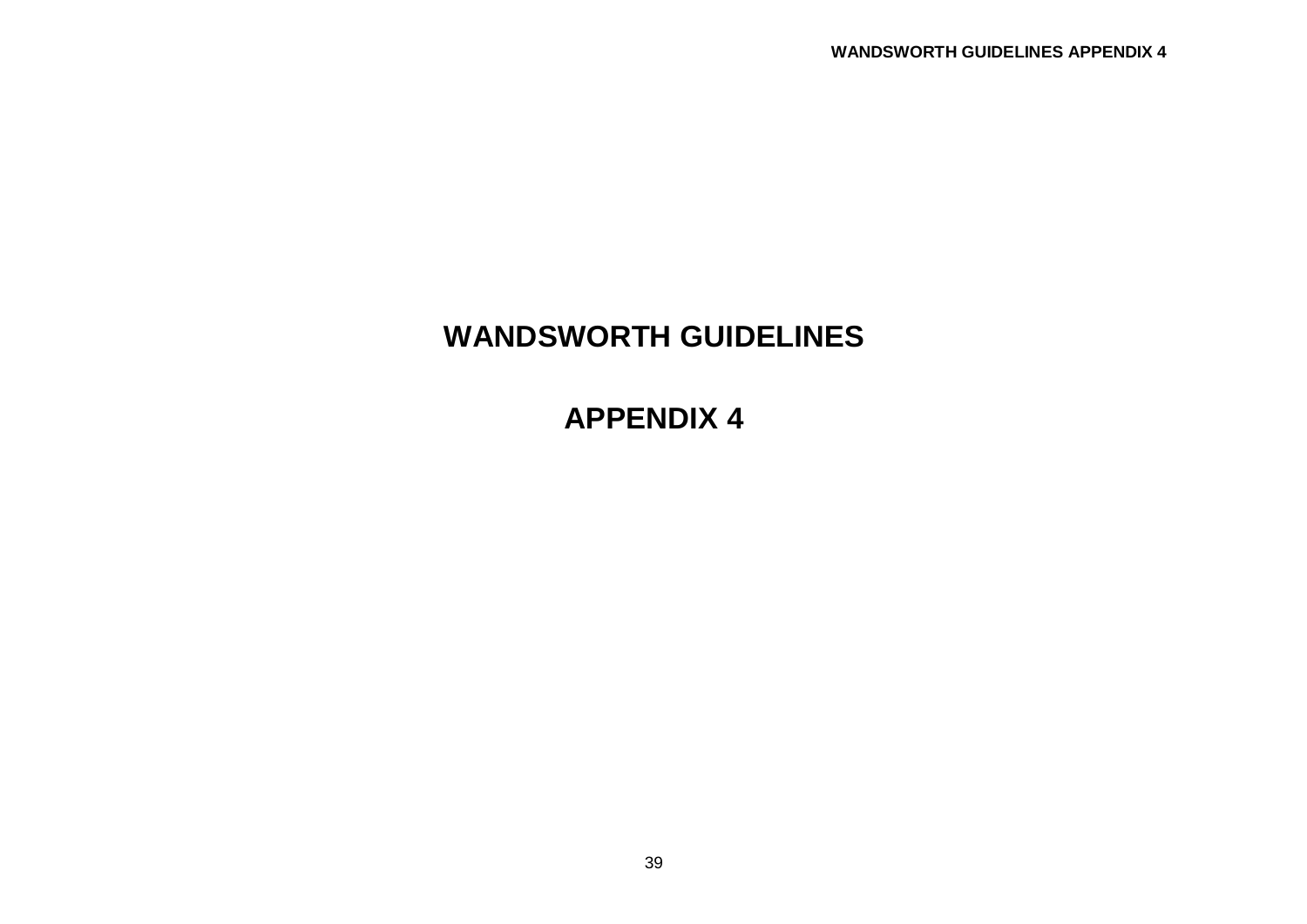#### **Introduction**

Whenever a child dies, we need to carry out a review to ensure that we thoroughly examine what happened. This is a Government requirement for Local Safeguarding Children Boards. The more we understand about why your child died, the more we can try to help you understand more fully what happened to your child. We can also try to prevent the deaths of other children in the future. We also need to ensure that the professionals involved with your child worked together effectively and provided you with the proper support.

These reviews have been a legal requirement since April 2008.

The death of a child is always a tragedy. Talking and thinking about a child's death is a sensitive, very difficult and painful subject. We understand that this can be particularly upsetting for parents, families and carers. This leaflet explains what "rapid response" is and what the Child Death Overview Panel does. It also provides a list of organisations that you may find useful.

#### **What the Law Requires**

Government legislation now requires all local authorities to review the death of every child (up to the age of 18 years) in their area. They do this via their Local Safeguarding Children Board. This is because the Government believes that we should support families that have lost a child and help them understand

how this tragedy has happened. It may also help other children and families in the future.

There are two separate parts to this process.

#### 1. **Rapid Response following an "unexpected death"**

 This "response" is conducted by a group of key professionals who come together to enquire into a sudden and unexpected death of a child.

 This may mean a visit (but not always) to where your child died by a police officer, health professional and / or social worker. This may take place within the first few days of your child's death.

 This response is led and co-ordinated by a children's consultant called a designated paediatrician.

#### **What is the purpose of the Rapid Response?**

 This helps to ensure that all relevant information is made available to the investigatory process and that the support offered to the family is coordinated.

#### 2. **The Child Death Overview Panel (CDOP)**

 The CDOP will review all child deaths under 18 years. The panel is made up of doctors, other health specialists and childcare professionals. The panel considers information about every child that dies in the area and the circumstances of his / her death. This happens over a period of time once all the information has been gathered.

#### **What is the purpose of the Panel?**

The Child Death Overview Panel reviews all the information about a child's death and then considers whether they can make any recommendations to improve services for children and their families. These recommendations will be shared with:

- The local health trusts
- � Children's services
- The police
- Specialist agencies, if appropriate, such as the fire service or traffic authorities.

These recommendations may assist in the planning of services for children and families in the future. A report with any recommendations will be written for the Local Safeguarding Children Board. The panel is also there to ensure families get the right support following the child's death. You may, if you so wish, write to the Chair of the Panel at any time.

### **Parents/Carers may feel able to contribute**

You will be invited to share information about your child that you feel may help the process. It is not possible for parents or family representatives to attend the Panel meetings. However, we would be happy to let you know our findings if you would find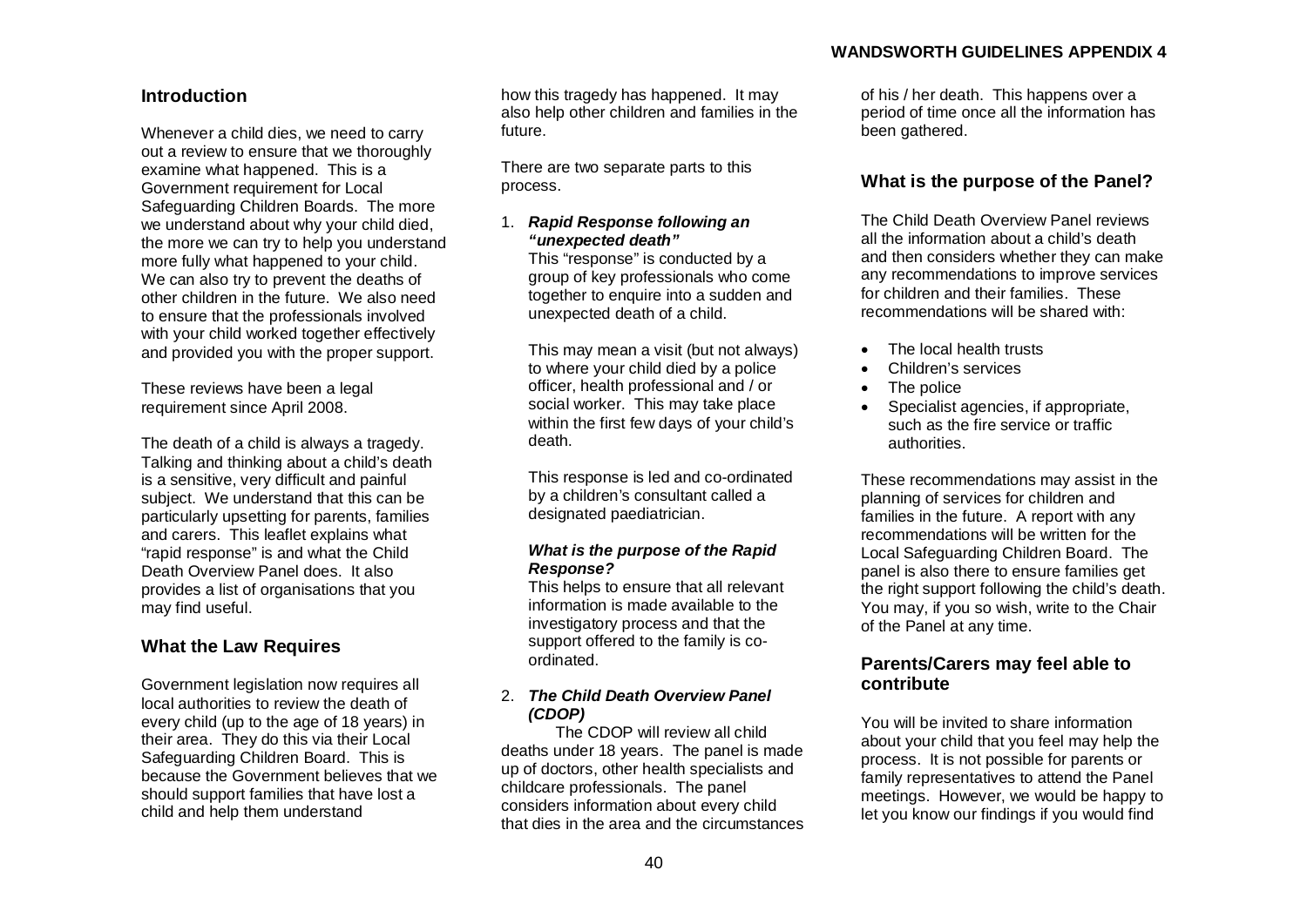this helpful. All information we gather will be treated with the deepest respect and in strictest confidence. None of our findings, recommendations or reports will name your child or family, other than those which may go to your GP.

# **The Coroner**

In certain circumstances, deaths must be reported to the Coroner. This will have been explained to you by the doctors following your child's death, if it is required. Whilst the Coroner is totally independent of the process, he / she will be asked to share any relevant information concerning the death of your child with the Panel. We will also share our information with him / her.

# **Other Information**

The Wandsworth Child Death Overview Panel can be contacted via 020 8725 1686 or email: **kellyslade@nhs.net.** Please ask for the Child Death Overview Panel Coordinator, Kelly Slade, or the Chair of the Child Death Overview Panel, Ruth Meadows.

Further information about the Child Death Overview Panel can be found on the Wandsworth Safeguarding Children Board website – **www.wscb.org.uk** or from the Government Guidance **Working Together to Safeguard Children from Harm 2006**.

# **Useful Contacts**

#### **The Child Bereavement Trust**

Support and resources for bereaved parents and families Helpline: 01494 446648 (office hours) www.childbereavement.org.uk

## **The Compassionate Friends**

Support and counselling for all bereaved persons Helpline: 0845 123 2304  $(10.00 - 16.00 / 18.30 - 22.30)$ www.tcf.org.uk

## **CRUSE (Bereavement Care)**

Support for families bereaved through a sudden infant death (cot death) Helpline: 0870 167 1677  $(09.30 - 17.00)$ www.crusebereavement.org.uk

## **Foundation for the Study of Infant Death**

Helpline: 020 7233 2090 (09.00 – 23.00 Mon – Fri and 18.00 – 23.00 weekends) www.sids.org.uk

#### **SANDS (Stillbirth and Neonatal Death Society)** Helpline: 020 7436 5881  $(09.30 - 17.40$  Mon – Fri) www.uk-sands.org



**Wandsworth Safeguarding Children's Board**

**The Review we have to do when a child dies**

**Information for Parents, Families and Carers**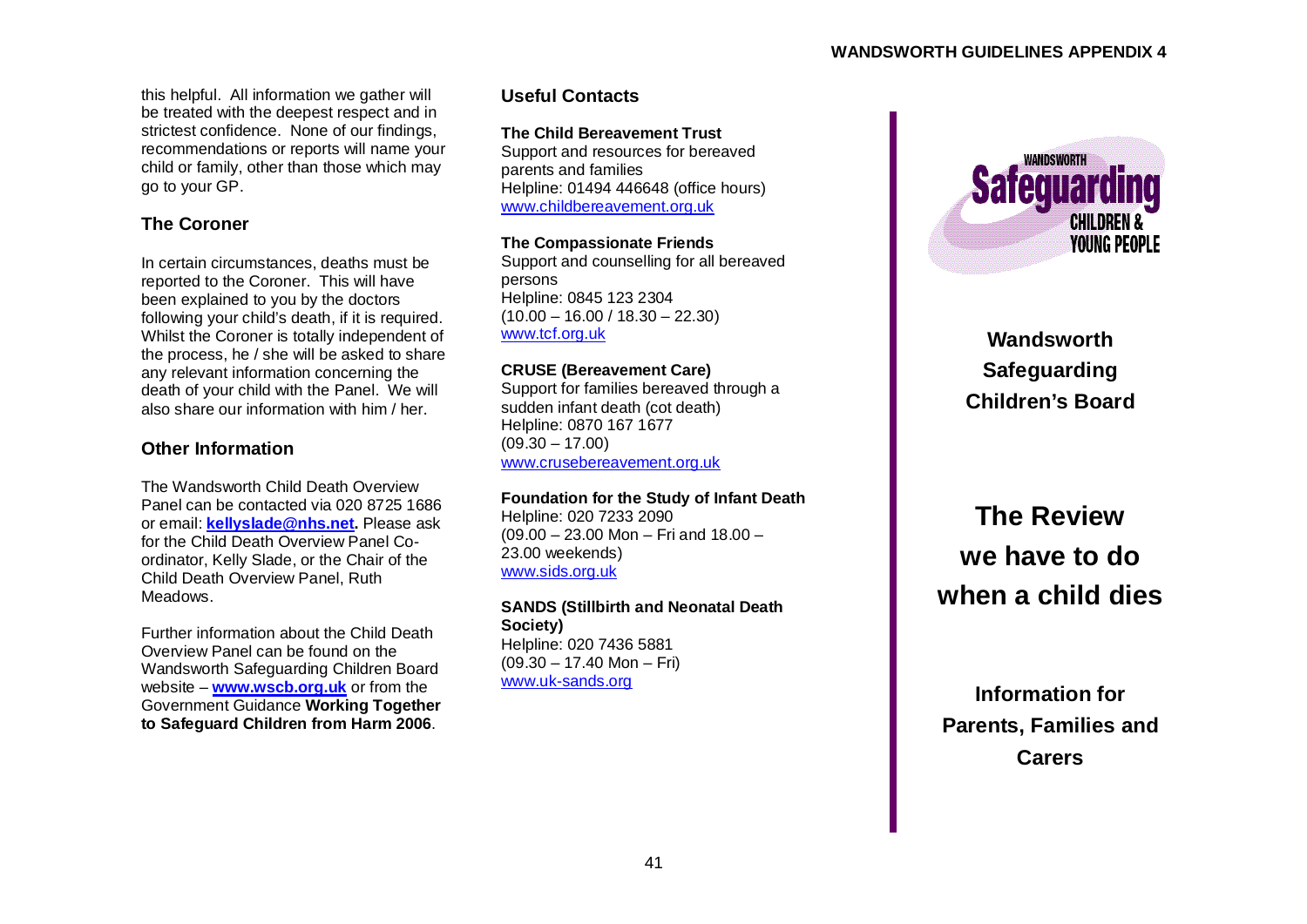# **WANDSWORTH GUIDELINES**

# **APPENDIX 5**